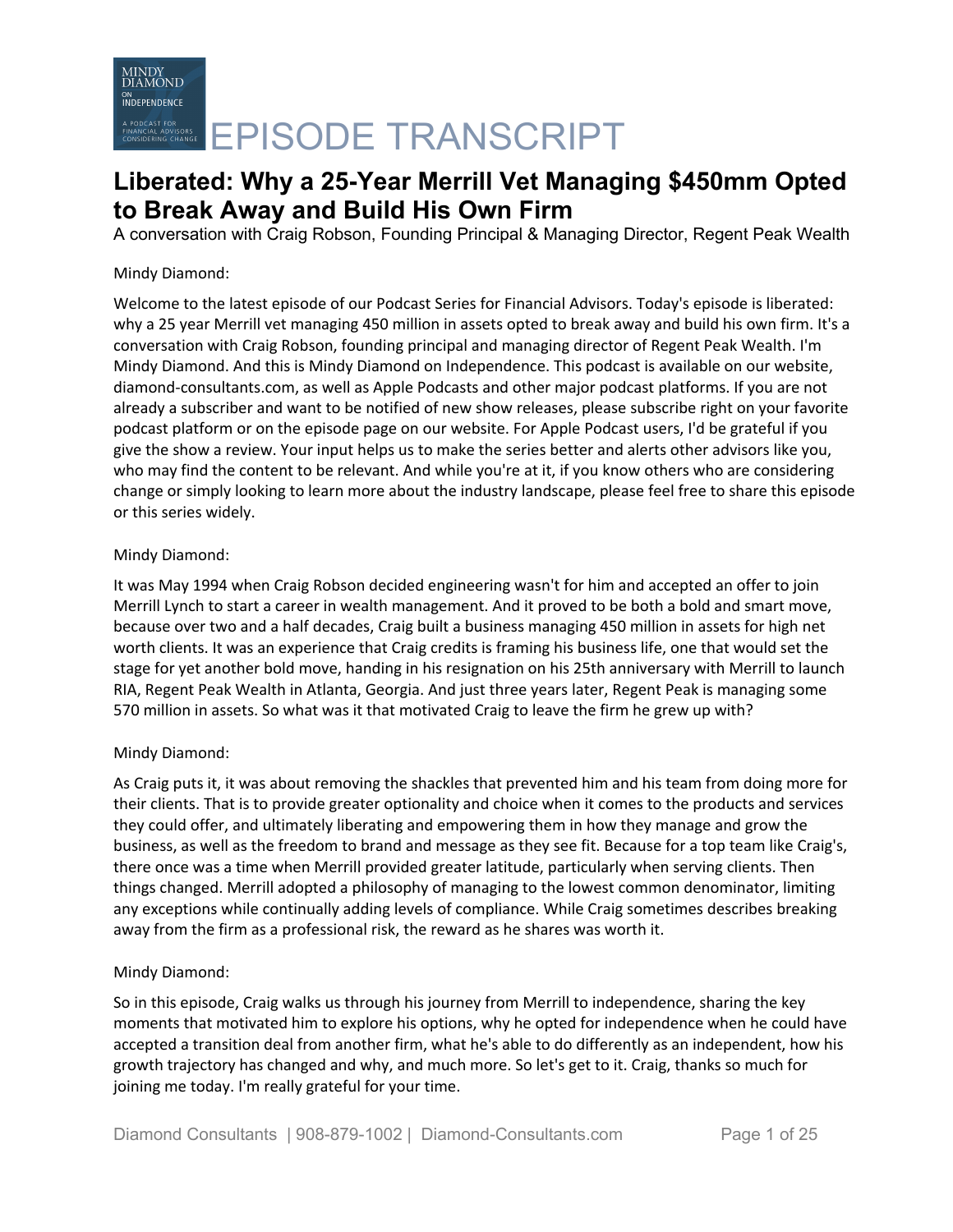

A conversation with Craig Robson, Founding Principal & Managing Director, Regent Peak Wealth

Craig Robson:

Well, thank you for having me. It's great to be here.

Mindy Diamond:

Yeah. A lot to unpack. So let's jump into it. Let's start at the beginning. Tell us a little bit about yourself and the path that led you to launching your own firm in 2019.

Craig Robson:

Sure. So I think professionally, I graduated from Lehigh University with an engineering degree. And Mindy, you may recall in our conversations, I affectionately consider myself an enginerd, right? So I went to work for a firm which back then was called Andersen Consulting. We now know it as Accenture consulting here in Atlanta, Georgia. And after kind of cutting my teeth in terms of management and IT consulting, I decided to take what'd really be one of two professional risks in my career and transition those skill sets into the wealth management industry. I was lucky enough to be offered a job at Merrill Lynch in 1994 and to kind of fast forward, on my 25th anniversary, I handed in my resignation to start Regent Peak Wealth Advisors.

Mindy Diamond:

Ah, okay. Happy anniversary to you.

Craig Robson:

Well, thank you.

Mindy Diamond:

So give us some perspective on the business you built. How much in assets under management, how much in annual revenue?

Craig Robson:

So the simple answer is, as of March 31, 570 million of AUM and our annualized revenue is 4.7 million.

Mindy Diamond:

So Craig, tell us a little bit about your team. Who supports you?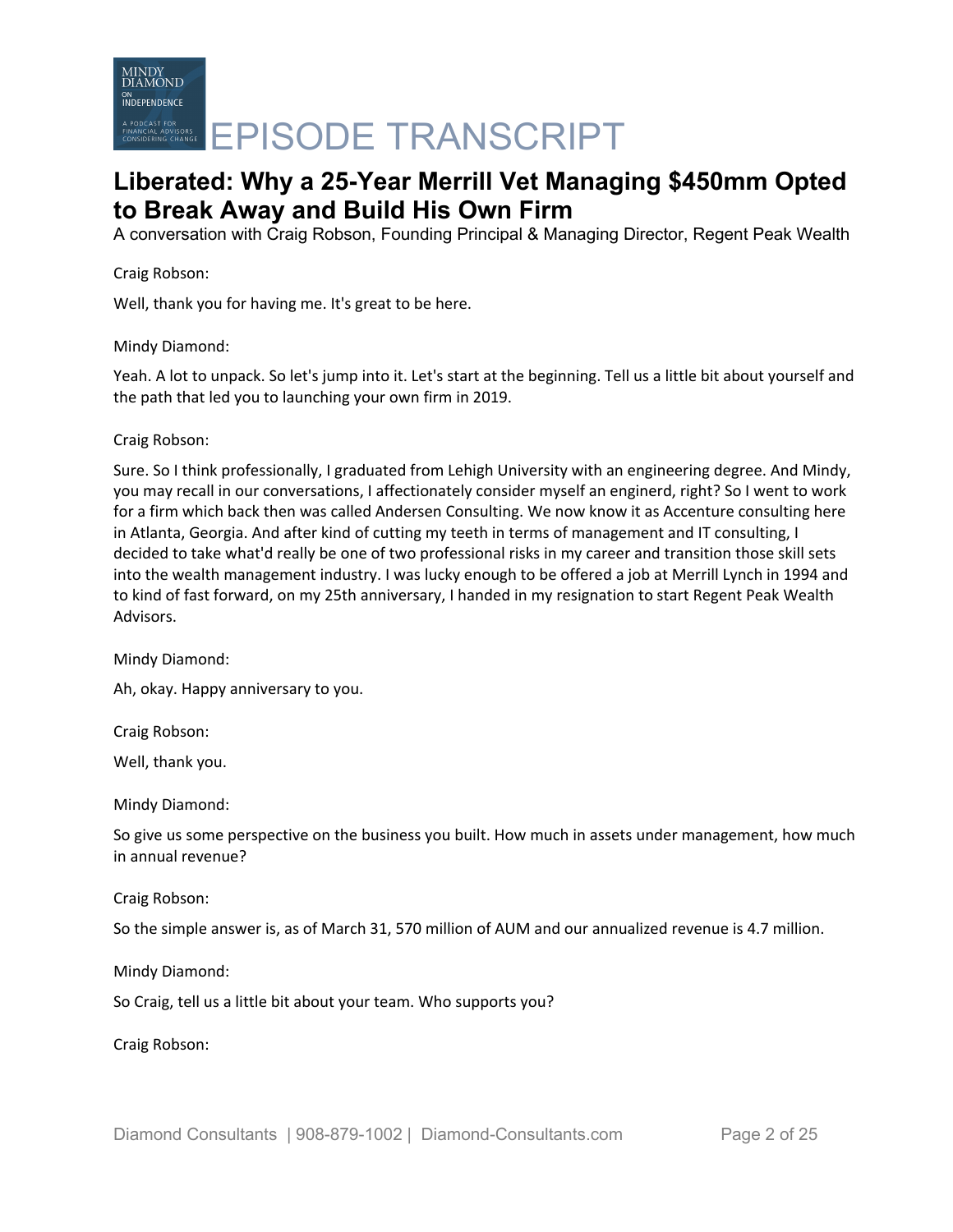A conversation with Craig Robson, Founding Principal & Managing Director, Regent Peak Wealth

You bet. So currently eight professionals and growing includes, Mindy, a CFO, a CIO, a chief compliance officer, and we've actually added three new team members in just the last 18 months, which speaks to our growth trajectory.

# Mindy Diamond:

Yeah. Okay. And we're going to unpack a little bit about your growth, which is what every he wants to hear about. But again, for perspective, talk to us a little bit about the clients of Regent Peak. I know from having had the privilege of representing you in the move from Merrill to independence, you represent corporate executives, business owners, divorcees, as well as multi-generational families. So what sort of work do you do for them?

### Craig Robson:

Mindy, I was thinking back of the question earlier on the AUM. One of the many reasons we decided to take that professional risk in starting our own RIA was we wanted to provide advice to clients, not solely based on their current AUM. So if you are a business owner and your entire net worth is within the four walls of your company, or perhaps you're that corporate executive who is primarily compensated with the company stock and severely restricted on selling shares to due to that insider status, or perhaps an individual going through a divorce and needs representation outside of just a CPA and attorney. Look, we wanted to be that source for advice and guidance, especially when clients were willing to pay for it.

# Craig Robson:

And unfortunately, in many situations previously with my employer the only thing preventing me with working with those individuals was that employer, right? You needed to have basically liquid assets custodied at Merrill Lynch for us to start an engagement. So we went about changing that. We wanted to create this consulting agreement within Regent Peak so that we could deliver advice and candidly charge for it, regardless of whether you have liquid assets immediately for us to manage.

# Mindy Diamond:

That's actually really interesting, Craig, because the motivation to be able to A, manage clients' money in a different way, and B, be more flexible about how you price those clients is a big motivating factor for people breaking away. And I want to come back to that a little later as we talk more about the drivers for leaving Merrill, but let's stick with Regent Peak for just a minute, the name of your firm. So what is the firm's value proposition?

#### Craig Robson:

Yeah. So it's funny, many times we get had asked why did you pick the name Regent Peak and Mindy, you know this in terms of helping individuals start their own firms. Creating that name, right? And that brand is an interesting kind of set of conversations because probably the first 30 names we identified were of

Diamond Consultants | 908-879-1002 | Diamond-Consultants.com Page 3 of 25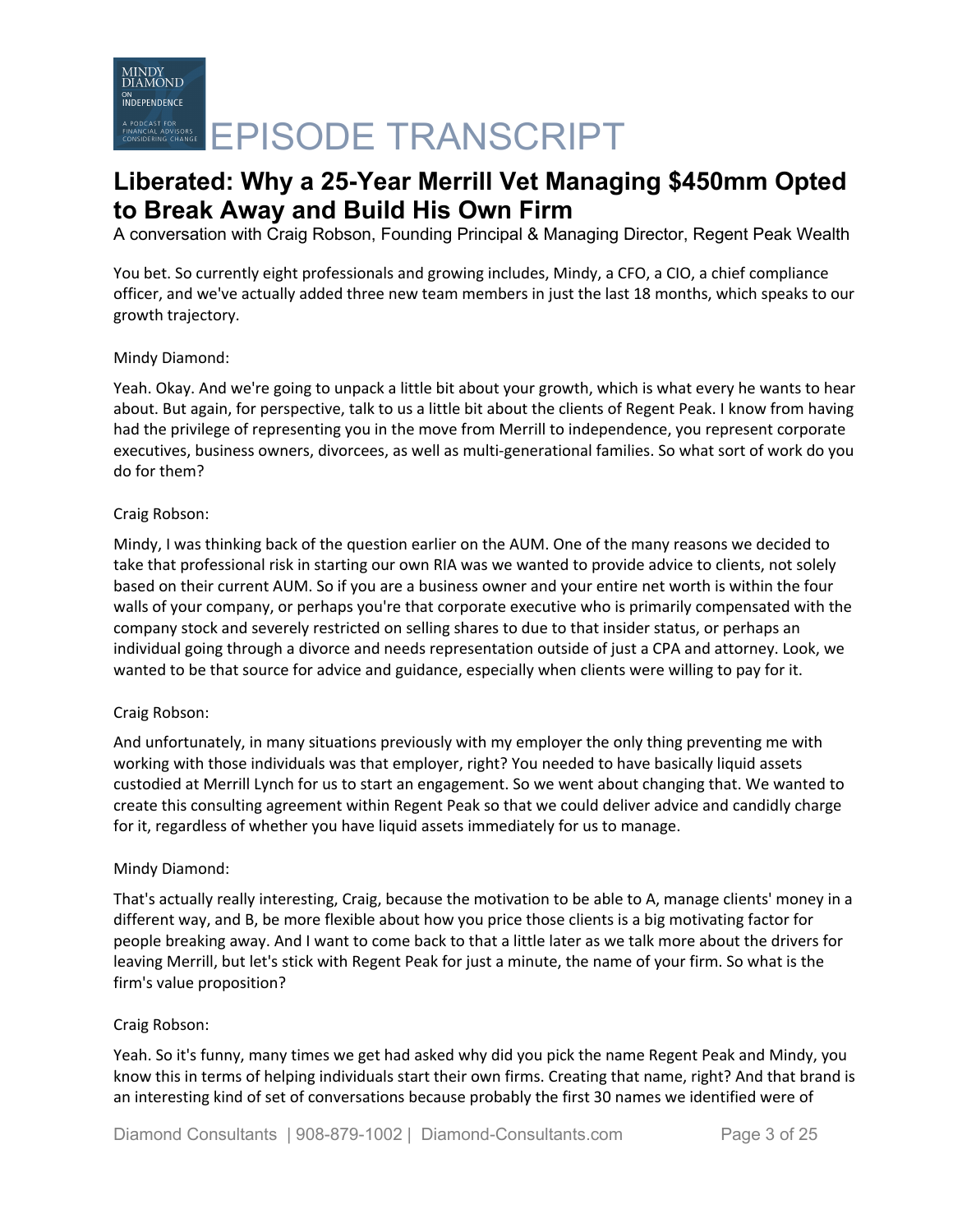A conversation with Craig Robson, Founding Principal & Managing Director, Regent Peak Wealth

course all taken, right? So if you think about what a regent is. Regent is a fiduciary, right? And peak, we want our clients to think aspirationally, hence the name Regent Peak.

# Craig Robson:

But from a value prop perspective, very simply we say to any individual, "Look, if you're looking for an objective partner, if you're looking for a firm that's going to be with you side by side to help you not only think about today, but think over the next 10, 20, 30 years of what's most important to you and your family, we should continue to have those conversations." Because from our perspective, having the previous experiences that we've guarded 25 years at Merrill Lynch, and then you combine that with the optionality and flexibility and choices you can have in independence space is really a powerful combination. And one that we, again, to their growth trajectory is really paying significant dividends, both for our clients and for our team.

# Mindy Diamond:

And again, want to come back to that in a bit, but how did your clients react to the notion that you were leaving a brand name like Merrill and launching your own firm?

# Craig Robson:

So looking back a little less than three years in those conversations Mindy, I think the first response was congratulations, which was incredibly reassuring, but then it gets into a very personalized conversation. The simple answer is, we did this because we think it's better for our clients. And as long as you truly kind of feel that way, then it's a very easy conversation to have on, here are the things that previously we couldn't do for you or we felt conflicted or we're prevented from giving you that full, comprehensive set of advice and services that no longer are going to be a limitation. One of my many kind of sayings is the shackles have come off, right? And so from a client's perspective, outside of the initial shock of after 25 years, I had a lot of people saying, "We thought you'd never leave." Once they got past that, then it's just a very personalized conversation.

# Mindy Diamond:

So give us an example of the kinds of things that you said to clients, "The shackles are off. There were things we couldn't do for you as advisors at Merrill that we're going to be able to do for you now." What are those things?

# Craig Robson:

There's so many. I think a couple that just maybe jump out to me, right? So we alluded this a little earlier. Look, if I was in a competitive situation where an individual was going through a divorce that was introduced to us and she was looking for representation and some of the other individuals or practitioners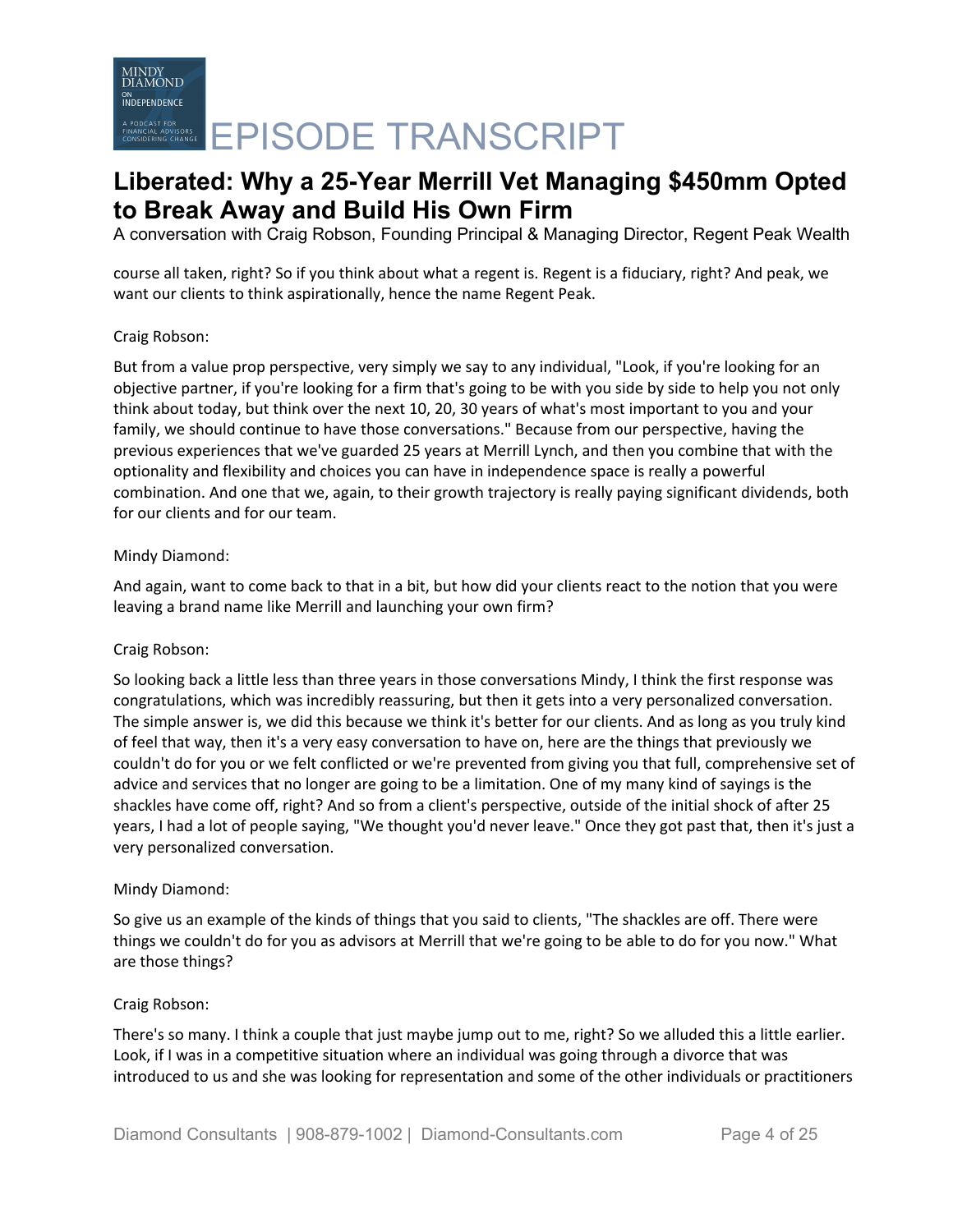A conversation with Craig Robson, Founding Principal & Managing Director, Regent Peak Wealth

that I was competing against worked for these large wirehouse firms. And we had to basically sign an NDA, and those firms would not let those individuals sign that. So they were immediately ruled out, right?

Mindy Diamond:

Interesting. Huh.

### Craig Robson:

And we'll get to this, I think a little later, but being very nimble and being very, kind of able to be tactical, it was easy for me and my chief compliance officer to look at the NDA that was being presented to us. And we signed that within 30 minutes. That's a unique example. Another example could be, as many times as I alluded to, if you're going down a situation where somebody says, "Look, there's a local venture capital strategy here in Atlanta that I'm interested in. Can you help me from a diligence perspective?" But Mindy, I'd have a smile on my face saying, because the answer is of course always no. Now the answer is almost always yes. And it's just really liberating and empowering both for us and for our clients to just serve them in so many different ways that previously the only reason we were saying no was because of our employer.

# Mindy Diamond:

What was the rationale behind no, from Merrill Lynch to a question like that?

# Craig Robson:

When I would ask my director or my manager off the record, they say is, "Look, Craig, we trust you, but if we make this exception for you, we can't do that for 17,000 other people." And so, you've heard this phrase a lot. I hear it a lot. They always go back to the lowest common denominator. So you are thought of no differently than a new hire. And I was once a new hire and I respect that completely, but I think there needs to be enough latitude for individuals that have a lot more experience that you trust to allow them to help serve their clients. So I always say, is it the client's best interest or the employer's best interest? I think we can come back to that theme later because that's a driver for why we created Regent Peak Wealth Advisors

# Mindy Diamond:

Yeah. And it's so interesting to me because I think it's one of those things. It depends upon who you ask that question of. So I spoke not long ago to an advisor that spent a professional lifetime probably 30 years or so with UBS, very happy, ultra high net worth clients, well served. And his response when he asked me about why so many top advisors are leaving the traditional firms to either go independent or go to some more unique boutique firms, he said, "It's just that everything is here. Those folks just don't really know how to access what they need. They're not working the systems the right way." Do you think that's right?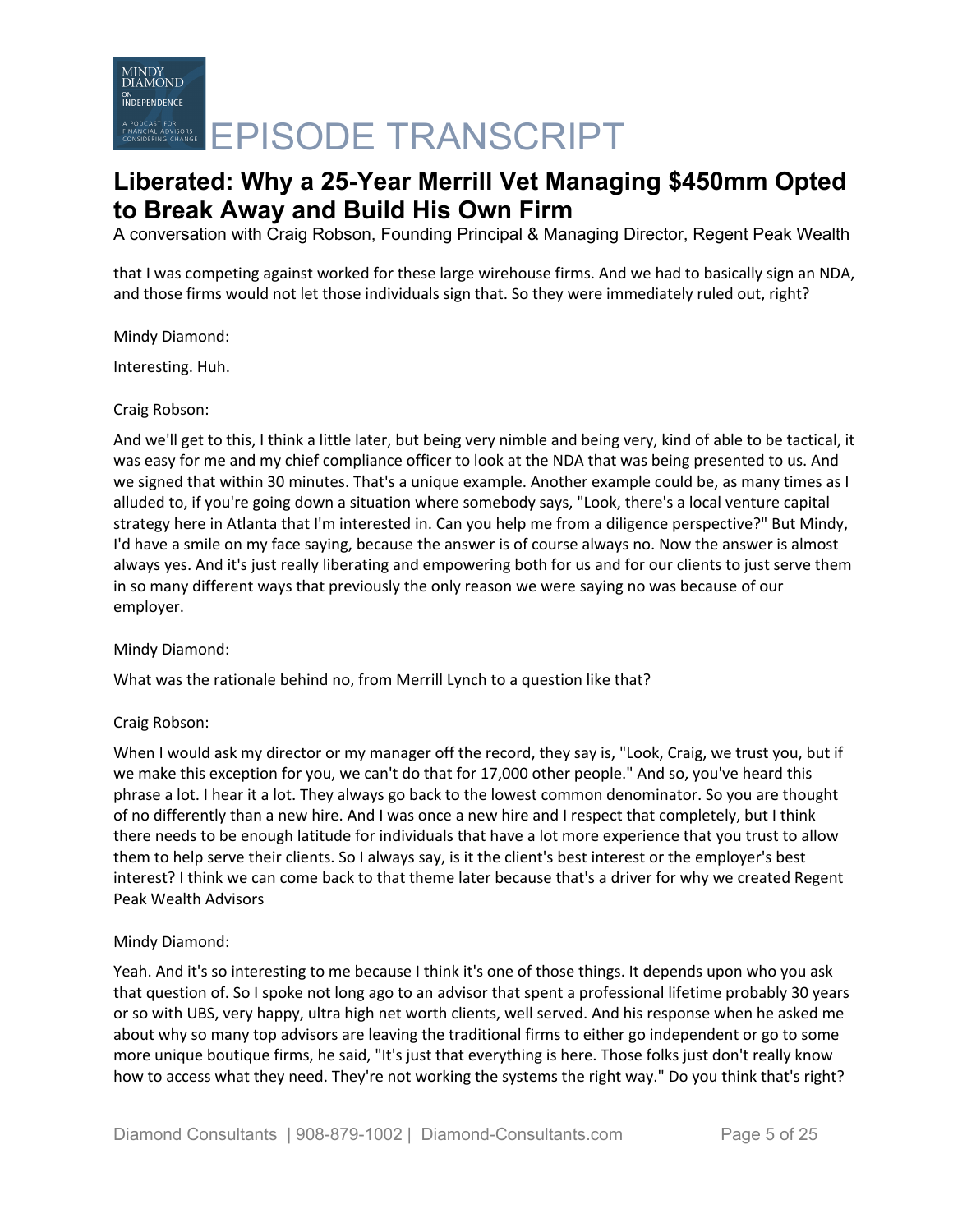A conversation with Craig Robson, Founding Principal & Managing Director, Regent Peak Wealth

# Craig Robson:

No, I can't speak for that individual. I could just speak for my 25 years of experience where, I'd say especially in the last 10 years, the answer is always no, Mindy, right? And what I would say is earlier on in my professional career, developing those relationships were incredibly impactful because I can go with basically an exception and say, "Hey, look, I know this isn't kind of a standard request, but here's why it's beneficial for our clients. And let me make the business case of why I think this is good for both sides." Right? And at least I would have a voice and not every time would they say yes, but many times they would.

# Craig Robson:

And then I'd say in the last 10 years, the answer is just always no, right? And it's like banging your head against the wall so many times where ultimately you'd have to say, "Am I going to continue to do this because it's getting hurtful, it's painful, or am I going to do something different?" Right? "Am I going to take that professional risk to get to the other side?" Which is what I like to say. So in my view, the answer is definitely not.

# Mindy Diamond:

Yeah. And I think a lot of people, certainly anyone that's already on the other side would definitely agree with you. And I think that there are many advisors that are sitting at traditional firms now, their calculus is just that, is this more than good enough? Am I able to do what I need to do without harming clients? Or do I need to take the professional risk to go elsewhere? And that's why I think these conversations are so helpful because it's helpful for these folks to hear from people like you who took the risk and it's obviously, as you say, paid off.

# Mindy Diamond:

I want to ask you a couple questions though. I know that one of the things that you highlight and it's even on your website about being independent is that you can offer objective advice and leverage industry relationships effectively to provide the best service. I think what you mean by that is what the true definition of independence is that rather than being limited to just Merrill Lynch or just Bank of America or just Morgan Stanley, or just UBS for a specific product or solution, as an independent, you have the ability to shop the street. Is that what you meant by that?

# Craig Robson:

Well, absolutely, right? So being able to do diligence is more than just looking at what's being offered within a menu of choices by your employer. And this really, to me comes back to what's the true sense of a fiduciary, right? So I've been asked that in competitive situations, I've been asked that by our clients when we're originally going through these transition conversations and how excited I was to tell them, "I'm truly a fiduciary." And they said, "Well, weren't you always acting in our best interest previously?"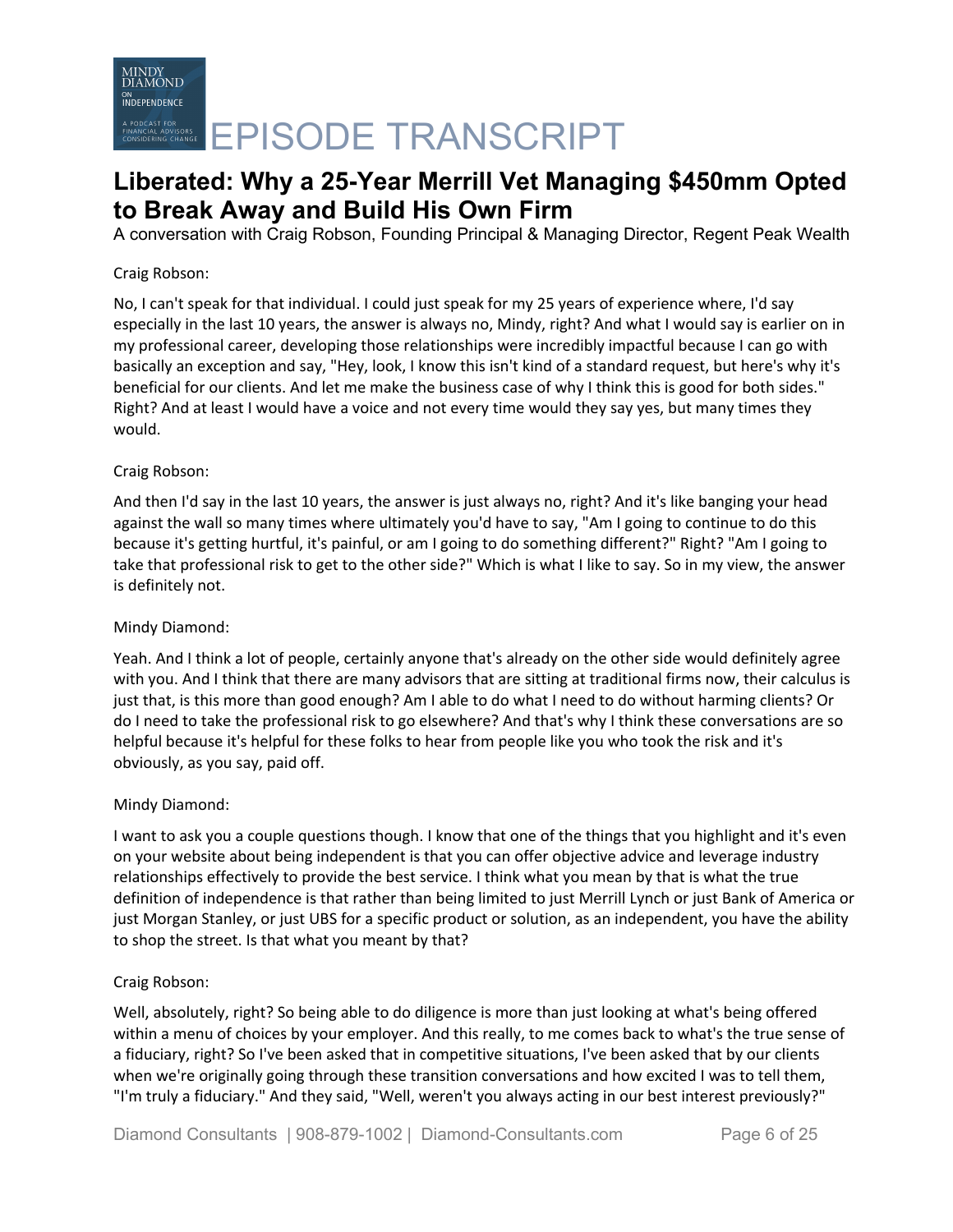A conversation with Craig Robson, Founding Principal & Managing Director, Regent Peak Wealth

And I would say, "Well, of course I was. But remember, I always had to answer to somebody else." In my view, Mindy, you can't be a fiduciary if you're employed for somebody else. So a good example would be is, for many years at Merrill Lynch, I was using a third party financial planning software that our team really loved, that our clients really enjoyed that to me was an optimal piece of software. That it was an optimal tool in our toolbox to help our clients in terms of defining outcomes, right?

# Craig Robson:

And I paid for it out of my own pocket because I thought it was the right thing to do for my clients. So imagine when my employer came to you one day and said, "Basically, you're going to have to terminate that contract." And I said, "Well, why? What's happening? Did the company go out of business?' And they said, "Well, we basically want you to use our proprietary software." And I'd looked at it many years. Trust me, look, if I could save some money, I at least would want to consider that, right? But it was always inferior. So ultimately came down to the decision where they said, "We're sorry, it doesn't matter what you believe or it doesn't matter how many times you tell us the third party software is better. We are forcing you. We are shutting you down. You're going to have to recreate 150 new financial plans for your clients, not because it's in their best interest, but it's in our best interest." So you could take that one example and you could just go a lot of different directions with that.

# Mindy Diamond:

Yeah. Well, what was their reasoning again? What was their rationale for making you shut it down?

# Craig Robson:

I never really received one, Mindy. My personal view is that you call it control or you can call it wanting to know exactly what you were doing. I couldn't get an answer. I mean, I was on multiple calls with the higher ups and nobody would tell me. They just said... And there was less than a hundred advisors at the time I left that were using that third party software. I think I started like maybe 2009 and one day it was like, somebody just flipped the switch and said, "We're not doing this anymore."

# Mindy Diamond:

Mm-hmm (affirmative). Yeah. Okay. So let me ask you a question. We're talking about this ability to shop the street and create competition for price and service to better service clients. But I'm wondering if there's a downside. So I want to ask you a couple questions about that, questions that advisors we counsel ask us all the time. So the first is, is it a hassle to leverage industry relationships and not have everything all under one roof like you did at Merrill?

# Craig Robson:

No. In our view, what I would say is the beauty, right? Of being independent. And I think I may mentioned this once before as we'll come back to this is optionality and choice, right? Optionality should be a key

Diamond Consultants | 908-879-1002 | Diamond-Consultants.com Page 7 of 25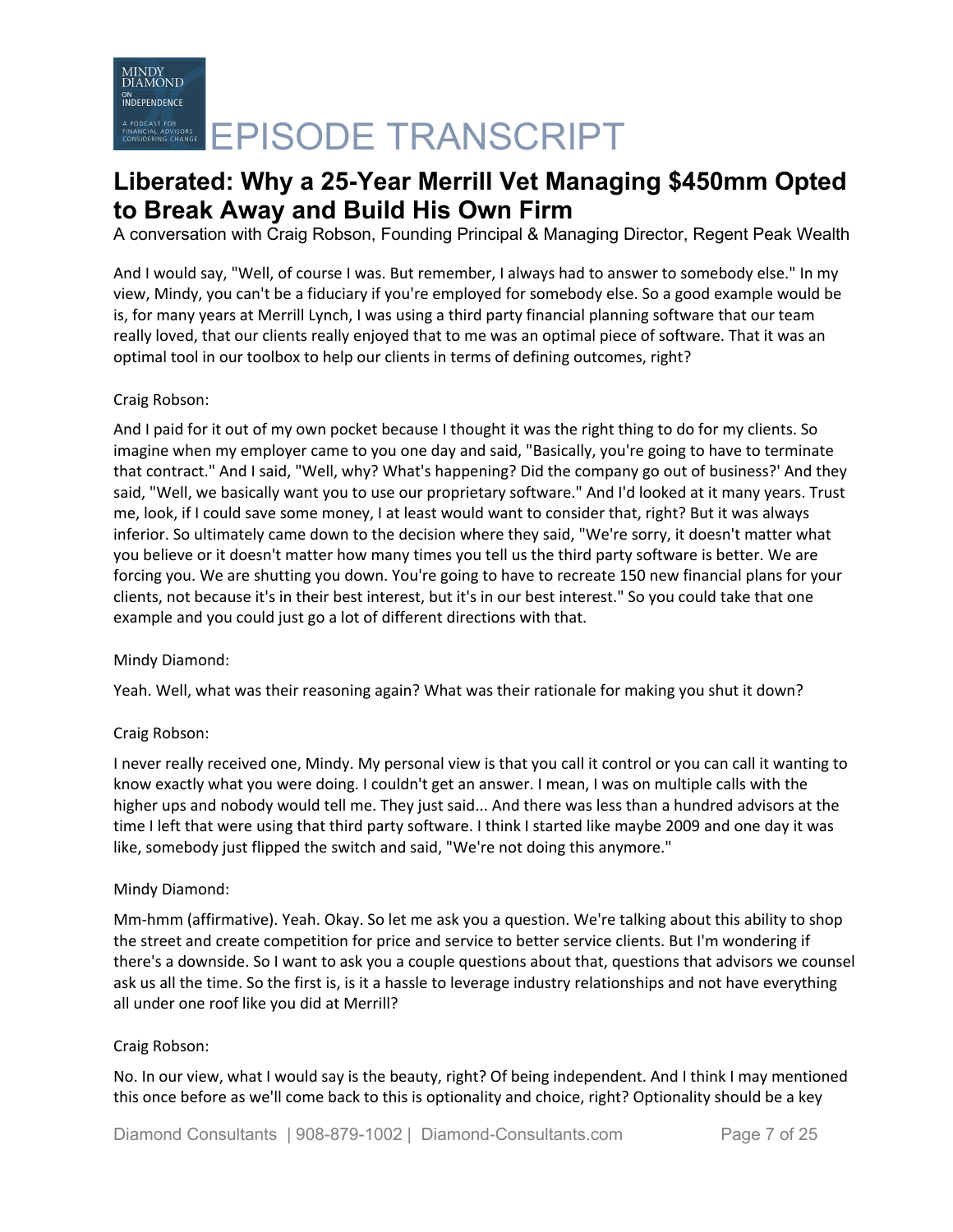A conversation with Craig Robson, Founding Principal & Managing Director, Regent Peak Wealth

word in your conversations of, Mr. and Mrs. Client, I'm not being limited to doing diligence on just what the firm I used to work for says I can do, right? Or allows me to do. Now we get to do diligence across industry relationships, wherever that may take us. And look, you don't want to have a paralysis by analysis, but that being said, we've uncovered some fantastic, right? Lending solutions that we would've never been able to do for our clients when we worked for a wirehouse, right?

# Craig Robson:

From a structured solution or a structured products perspective, I mean, we're able to shop the street. We're able to customize structured notes on behalf of our clients where previously we had to wait for this kind of predefined menu of offerings, right? And we just had to choose from that. Well, why would you limit yourself or limit your clients if you don't have to? So when you take that mindset and you just start to expand that, it just creates better outcomes and more options for your clients. So no, would be my answer.

# Mindy Diamond:

So I get better. I get that optionality is a great thing, but how about the overwhelm factor of there's a limited capacity or a limited amount of hours in the day? And if you're spending time sourcing structured product solutions or sourcing lending solutions that you could be spending nurturing or developing client relationships, is that a hassle?

# Craig Robson:

Well, I think it comes down yo maybe define roles or responsibilities, and then the talent that you've built out within your team, right? Look, we always say we want to stay within our professional lanes, right? Everybody should really know where their expertise is and, or what they're defined to do within the roles that we've defined for them. So what's really exciting is that previously you just didn't have those choices, not only do those choices, but you become a subject matter expert in those specific areas, right? So now you have extra or additional expertise and talent within your team, which becomes a differentiator, not only in terms of competitive situations, but also for your existing clients and for your own professional careers.

# Mindy Diamond:

Yeah. The bottom line is even if it creates a bit more work, it sounds like what you're saying is the upside, the value add is so great that it's worth it.

# Craig Robson:

Oh, you get paid back in space. No doubt about it.

# Mindy Diamond:

Diamond Consultants | 908-879-1002 | Diamond-Consultants.com Page 8 of 25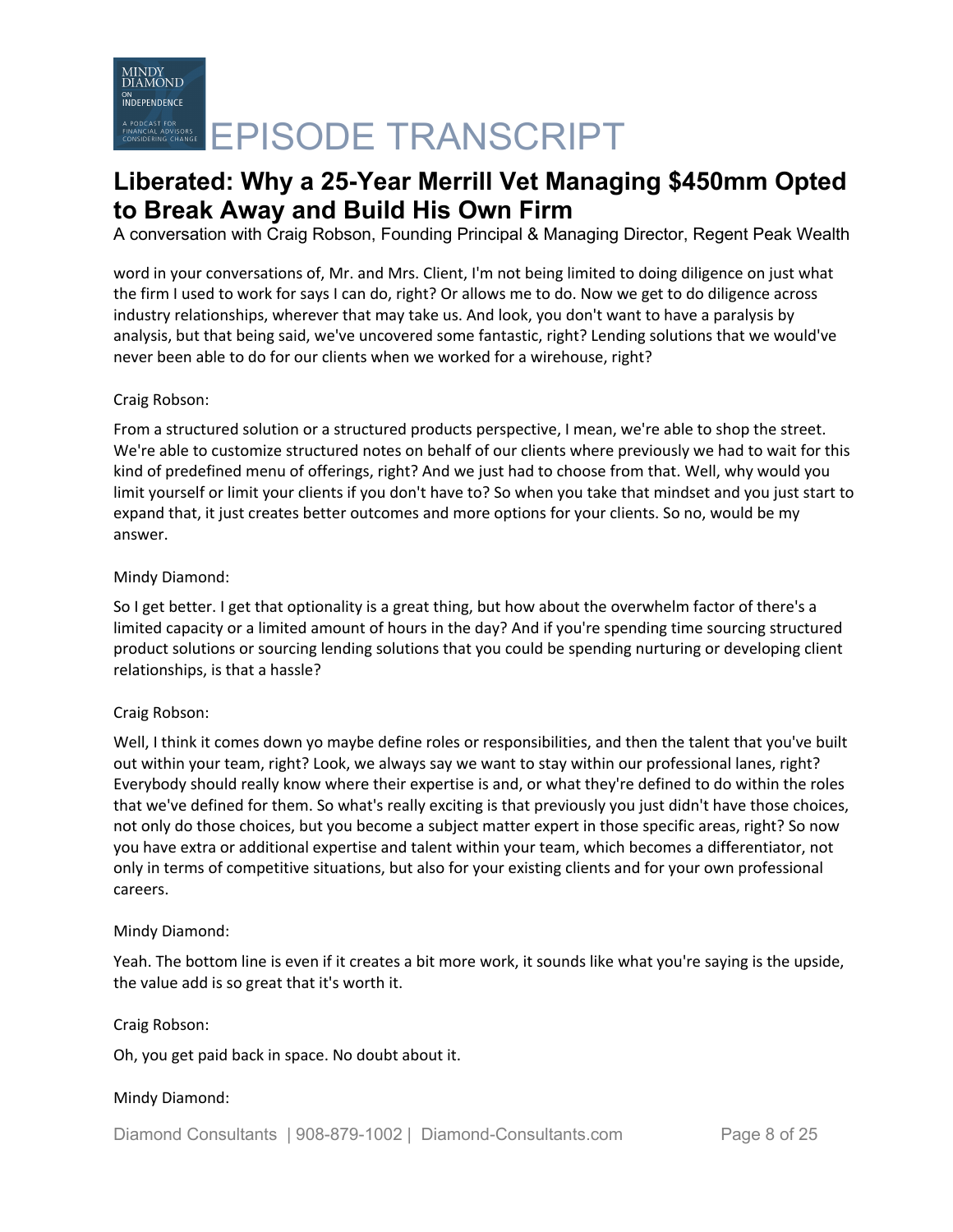A conversation with Craig Robson, Founding Principal & Managing Director, Regent Peak Wealth

Yeah. So you mentioned accessing banking and lending. So let's use that as an example, you go independent, day one, and your client comes to you with a mortgage need. What do you?

# Craig Robson:

So previously, I was limited to the bank's offering. And look, to be very candid, the relationship pricing is a wonderful thing. If you have large assets custodied at any institution, you're going to get better pricing. And that's a fantastic thing. Competition's good, right? So I would say in the traditional box, in a traditional mortgage situation where there is no proverbial hair on it, that was very competitive. But once you get outside the traditional box, all of a sudden the walls start to cave in, or they kind of fall down, right? So I could remember not being able to do construction loans for my clients anymore. Just because the institution said we're no longer doing that.

# Craig Robson:

Well, what do you do for your clients then? You just basically have to provide them another provider that you don't really have relationships with. And then you open up this Pandora's box of allowing somebody else come into your client situation. And you just are hopeful, right? That they have your client's best interest versus trying to compete for your client's business. So I think getting back to your question is when we look at lending solutions, right? Now, we have the opportunity to customize, and I think that's the key, right? To customize a lending solution or banking platform, right? That's specific to what the client is looking for rather than just forcing it into this box, which for some, may be just fine and for others is just not appropriate.

# Mindy Diamond:

And who on your team, you said you have created or developed a unique lending solution since being independent. How did you go about developing that relationship?

# Craig Robson:

Well, it's really by trials, right? It's by conversations. I was taught a long time ago, Mindy, don't research things that aren't applicable or, right? In your proverbial wheelhouse at the moment. But when those scenarios come up, that's when you turn on, right? You expand your due diligence. That's when you turn on your kind of research antenna. So what would happen is as we became this larger independent firm, and we could be more things to more clients, right? We were getting more requests. And you wonder Mindy, if in hindsight clients wouldn't come to us in the past because they knew the answer would be no, right? Now the answer is, well, "Hey, you told me this is what you could now do." It wasn't like a test, but it was more like, "I remember early on in May 2019, you had said you could be so much more to us. You could do more for us. Well, here's a situation. Can you help me?"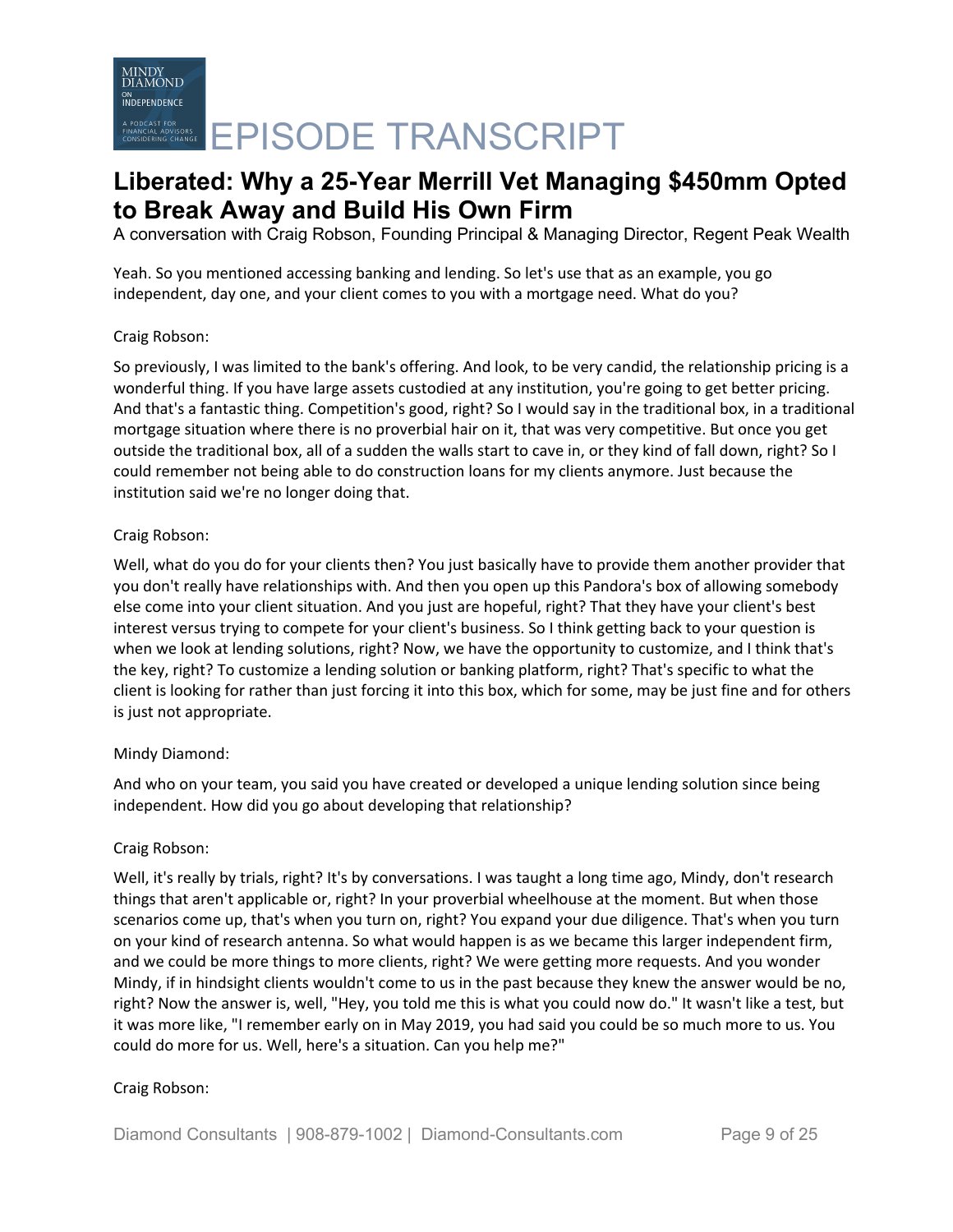A conversation with Craig Robson, Founding Principal & Managing Director, Regent Peak Wealth

I mean, that's incredibly exciting and fulfilling to go learn something new. And guess what? We learned things that we didn't even know were available because the opportunity set wasn't there and now it is.

# Mindy Diamond:

So I want to go back to something you said, you were talking about the conversation with clients about being a true fiduciary for them. I'm looking for tangible examples because I think sometimes advisors talk about, it's great to be independent, I'm a fiduciary, but as you indicated earlier, most wirehouse advisors, they may not technically be held to the fiduciary standard, but rather the suitability standard, but they still think of themselves as a fiduciary. So talk to me a little bit about some tangible examples. You said the decision to go independent has really paid real dividends. So what are some examples of how being this fiduciary now paid real dividends?

# Craig Robson:

You bet. So look, the suitability standard, right? Really looks at, and I'm trying to dust off my memory bank here. The suitability standard really looks at things like one's risk parameter, their liquidity needs, right? It is four basic questions that they're asking. And as long as you can answer those four questions coherently, then that's the standard held to. The fiduciary standard is much more comprehensive. And so it takes not only the suitability standard, but then just kind of, right? Accelerates or expands that to a whole other level. So I mentioned certainly some of the products, right? Would be good examples such as going back to structure notes. When we were at the wirehouse community, the structure notes typically have at a 2% fee attached to that. And obviously you would disclose that having your client's best interest. But is that in the client's best interest? Could you, as a fiduciary go, right? Shop that or find a different way to price that's better for your client?

# Craig Robson:

Well, from a fiduciary perspective, you are tasked to do that. That's in your client's best interest. I think that's a fantastic example. Another one I would say is talking about tools in your toolbox. As a fiduciary, don't you want to have the optimal solutions to help you deliver the best advice for your clients? Or are you okay or resign to the fact that, well, I'm just going to the offerings that are in house, right? As a fiduciary, if you have your client's best interest, right? You are challenging yourself to make sure that you're looking out there for every tool that you have in your toolbox that can help deliver optimal advice. So I think from a fiduciary perspective, it takes the basics of the suitability standard and then it just expands or widens, right? Or deepens, however you want to think that, and I can give you many examples, but those are two that just kind of jump off the page for me.

# Mindy Diamond: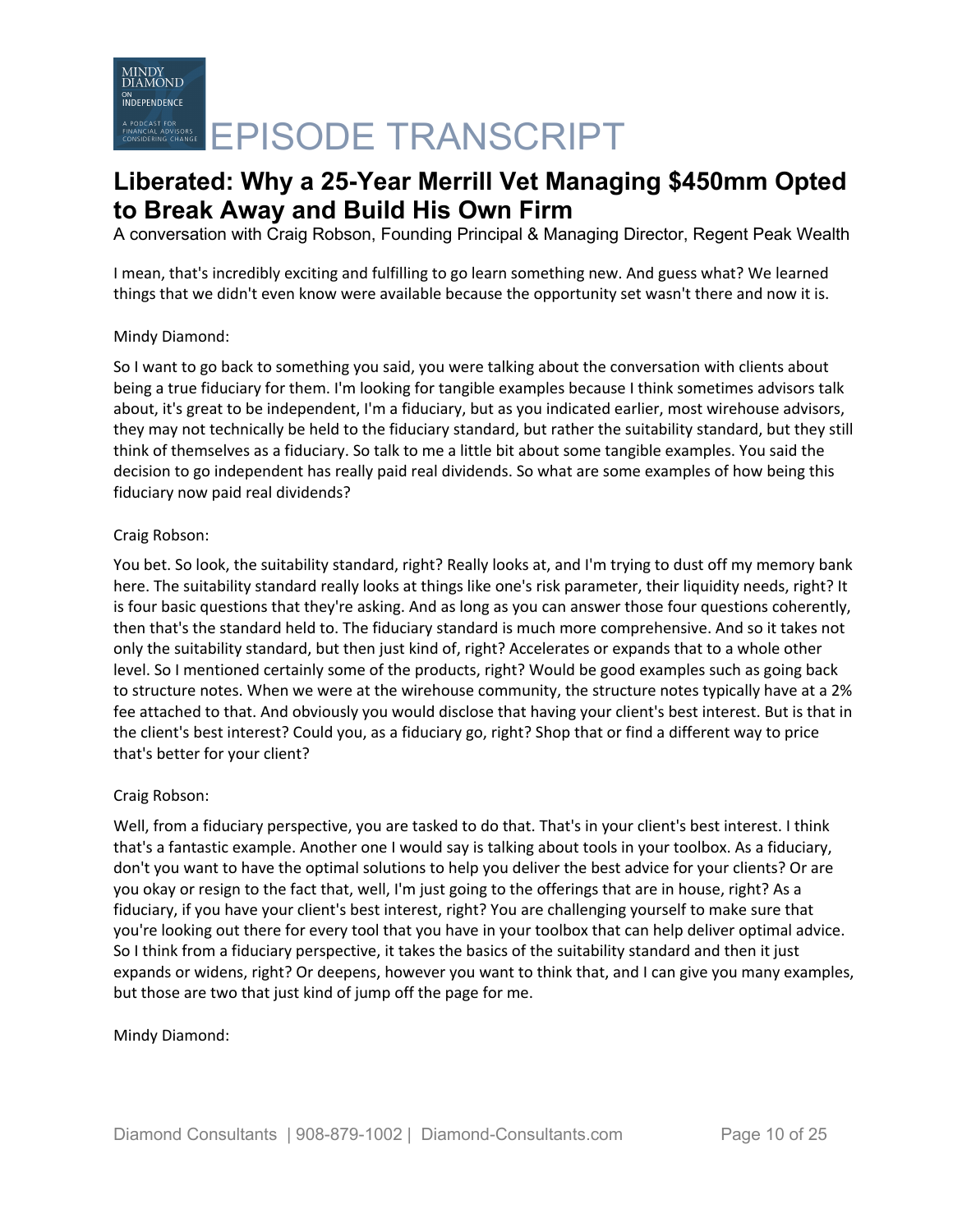# MINDY<br>DIAMOND **INDEPENDENCE** A PODCAST FOR CRANSCRIPT

# **Liberated: Why a 25-Year Merrill Vet Managing \$450mm Opted to Break Away and Build His Own Firm**

A conversation with Craig Robson, Founding Principal & Managing Director, Regent Peak Wealth

Did you have any sense, Craig, while you were at Merrill that you were missing anything? Did you have a sense that you were not being able to do everything you possibly could for your clients? Or was it that once you began to explore, you began to see a world you didn't know existed?

# Craig Robson:

I think it's both. I certainly had, I would not say an inkling, but I had examples. When hypothetically, Mindy, you and I are in a discovery conversation and the only thing preventing us from working together is my employer, that's a problem, right? That tells you that's a missed opportunity. Or if you want to go do due diligence on the next venture capital strategy here in Atlanta and your firm says, "You can't do that." Or if somebody's looking to have advice on a compensation offering from a competitor and your employer says, "Well, I'm sorry, we can't let you send that email." "Well, why not?" "Well, legally we're just not comfortable with it." "Well, why aren't you comfortable with it?" Right? "It's all fact based." "Well, if we do that for you, we have to do that for somebody else."

### Craig Robson:

So I had enough examples to tell me that there was more I could be doing for clients, which you're right. It's the proverbial, I don't know what I don't know. And then you get to the other side and it's just a reaffirmation and then it just explodes. And hopefully you hear the passion in my voice. It's super exciting.

#### Mindy Diamond:

Yeah. It's wonderful. I'd like to back up for a minute and talk a little bit about the 25 years you spent at Merrill before opting for independence. So what did you love about working for the firm?

#### Craig Robson:

The people, the relationships, and I think the experiences. 25 years is a long time. So I finally recall and look back on those years in a very positive way.

#### Mindy Diamond:

Yeah. I mean, it, obviously win, lose or draw, it helped you to build a really solid business and gave you the foundation in order to launch the one you are today. So I don't believe that anything was a mistake. I think we wind up exactly where we're meant to and following just the right path. So how did Merrill itself, how did working at Merrill help you to build your business?

#### Craig Robson:

Yeah. A couple things come to mind, I'd say first look, we're going way back when, right? To 1994. But the initial training program that they put all new advisors through, including myself, was really constructive. It helped one kind of build out your practice. It taught you how to basically not only become an advisor, but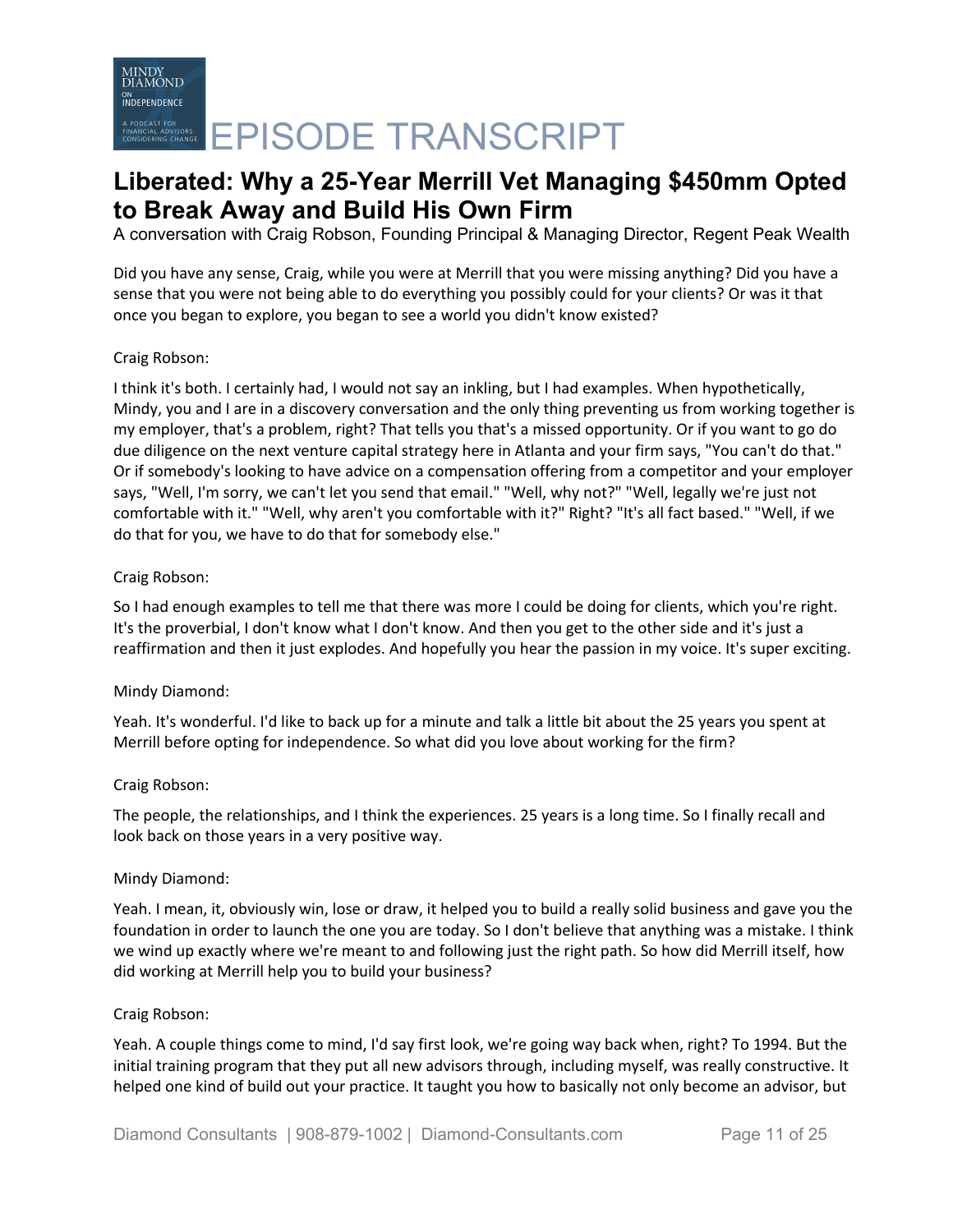A conversation with Craig Robson, Founding Principal & Managing Director, Regent Peak Wealth

how to go capture clients or gain clients. I don't know if that's still around today. I hope it is, but it was very beneficial for me, right? So without that, I doubt I'd be here today. And I think the second is, look, Mindy, if you've ever had somebody in your life like a mentor who's invested more time in you than maybe it was required, right? Look, I had that. I was blessed to have an individual named Brian Seppi who hired me, who basically believed in me, and he taught me the business, right?

# Craig Robson:

It was really hard. But if you followed his path, you were bound to be successful. You could not be because he gave you the roadmap, right? And again, there's no way to get around hard work, but he taught you how to be successful. So I think when I look back, what was really helpful, a great training program, some talented individuals that were willing to invest in me. That's what jumps out.

# Mindy Diamond:

Yeah. I think that's wonderful. So what was going on at Merrill before you left? I guess maybe a better way to ask that question. What changed in, say the last five years you were there?

# Craig Robson:

Yeah. I think very simply, too many rules, mandates or decisions, which again, consistently I go back to, it was in our client's best interest, but always seemed to be in the employer's best interest. And Mindy, it's really hard to go to your client and say to them, "Look, I now have to do this. Not because I think this is a good use of you or my time, not because I think this is the appropriate thing to do. I'm only doing it because I'm forced to do it." Look, our time is valuable, right? And that almost maybe infers a level of distrust. Like, wait, does your employer not trust you that we need to have these type of conversations?

# Craig Robson:

So we just kept spinning our heads saying, at some point in time, are we going to continue to do this? Right? And the clients could hear my voice. They were really frustrated and my team was frustrated and we would always preface it by, look, I'm going to have a conversation with you, not because I want to, not because I think we need to, only because we're required to. And it's really just a mandate. And that's what I come back to, too many mandates.

# Mindy Diamond:

Yeah. So let me ask you a question about that. While those mandates frustrate and awful lot of people, and I think there's a lot of advisors that are nodding their head, yes, when they listen to you say this and a lot of advisors that would agree with you, for sure, that life in the big firms has become more bureaucratic and more about managing the lowest common denominator, more about bureaucracy than anything else. But that said, you have to be A, very confident in your client relationships to take the leap, you call it to take the professional risk. And I think that that's right. And also really certain that you are comfortable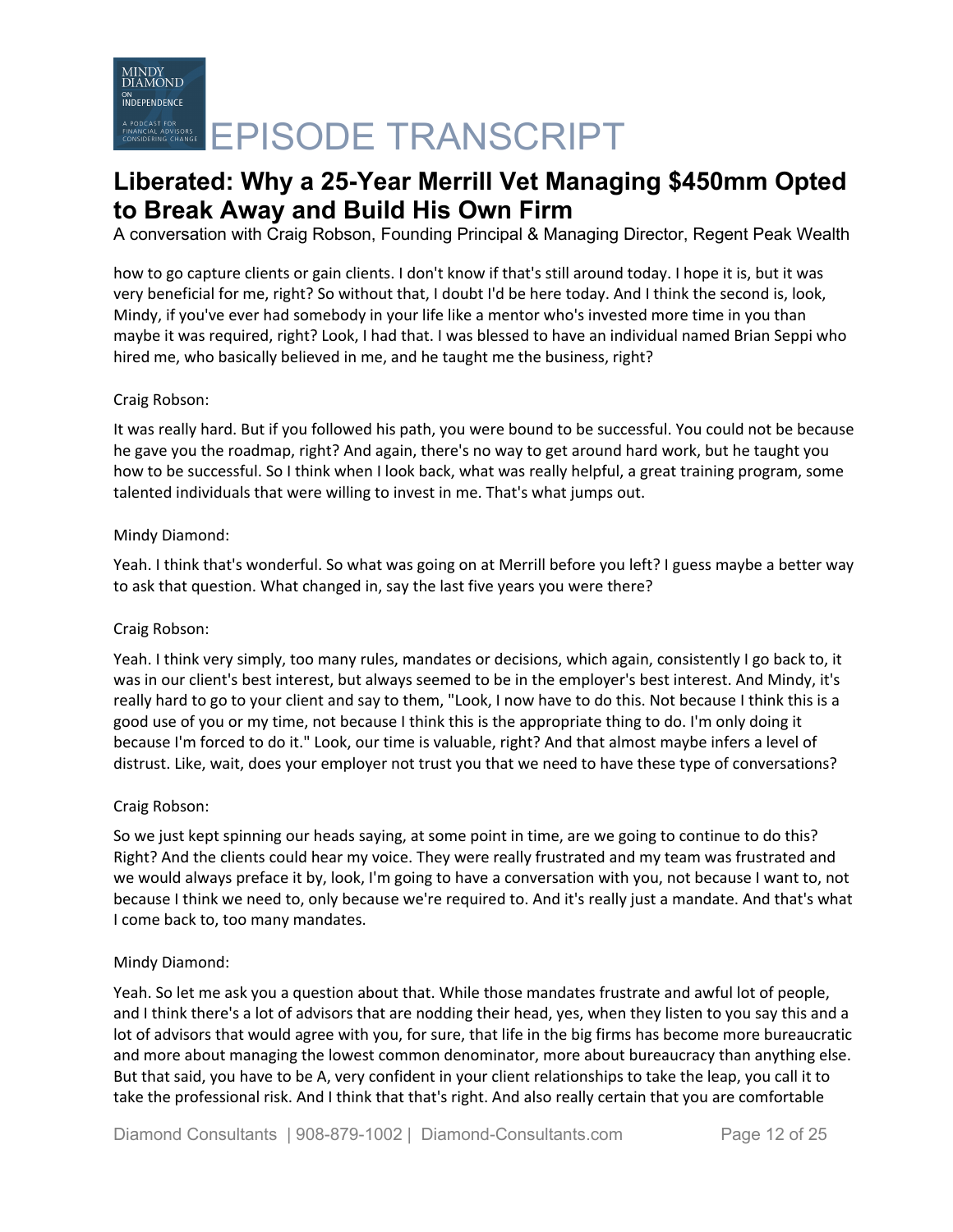A conversation with Craig Robson, Founding Principal & Managing Director, Regent Peak Wealth

giving up the turnkey all under one roof infrastructure that a big firm provides you and comfortable giving up big money upfront, whether that be because you took a recruiting deal, whether it be because you take a retirement place program, there's a lot of chips you leave on the table to go independent. So how do you get there?

# Craig Robson:

Well, as you say, there's a lot to unpack there, right? So one aspect of that question is, if the money is the most important thing to an individual and I don't fault anybody if that's your number one criteria, then going independent is not the immediately, right? Best thing in terms of compensation, if you want to replace the compensation you're giving up from a deferred comp perspective, money that you've earned, then going independent is not going to be the choice for you. Yet, when we had our check boxes, right? Or here are the boxes of things that are most important to us, as we continue to go through those check boxes, we kept coming back to independence.

# Craig Robson:

And so if you're confident in your abilities to make up that money over the longer term, if you've got the right team in place, that... And one of the many reasons I wanted to go independent Mindy, is I wanted to unlock the talent I had helped develop at Merrill Lynch and let's give Merrill Lynch credit too. They had, right? In many ways, hired those individuals, but they were limited on what they could or could not do, whether it was from a job code or description, or you're only allowed to work a certain amount of hours, or you can't work from home to have more flexibility and portability, there was so much talent there in our team that was just being wasted, right? And we were all getting frustrated.

# Craig Robson:

So what I go back to is you need to do your due diligence, right? I think that's a given, but I would encourage everybody to do more due diligence than is even, right? What you think. So just because, look, there's still things you're going to learn after the fact. I did a lot of due diligence. I had many people tell me they didn't know of anybody who did more diligence than myself, right? And I still learned so many things afterwards. But to answer your question, if compensation's most important to you, then... It's a very competitive marketplace, there'll be fantastic offerings, I'm sure for you, but you have to ask yourself this question. If you keep changing firms every eight or nine years, how do you retell that story to your clients? Is it really about what's best for them? Or is it about a paycheck?

# Craig Robson:

And so for us, it was kind of, I want to I say simple. We kept coming back to independence. We looked at the wirehouses, we looked at the regional firms, we looked at banks, Mindy, I even looked at working for a national CPA firm that was looking to build out their own wealth management practices.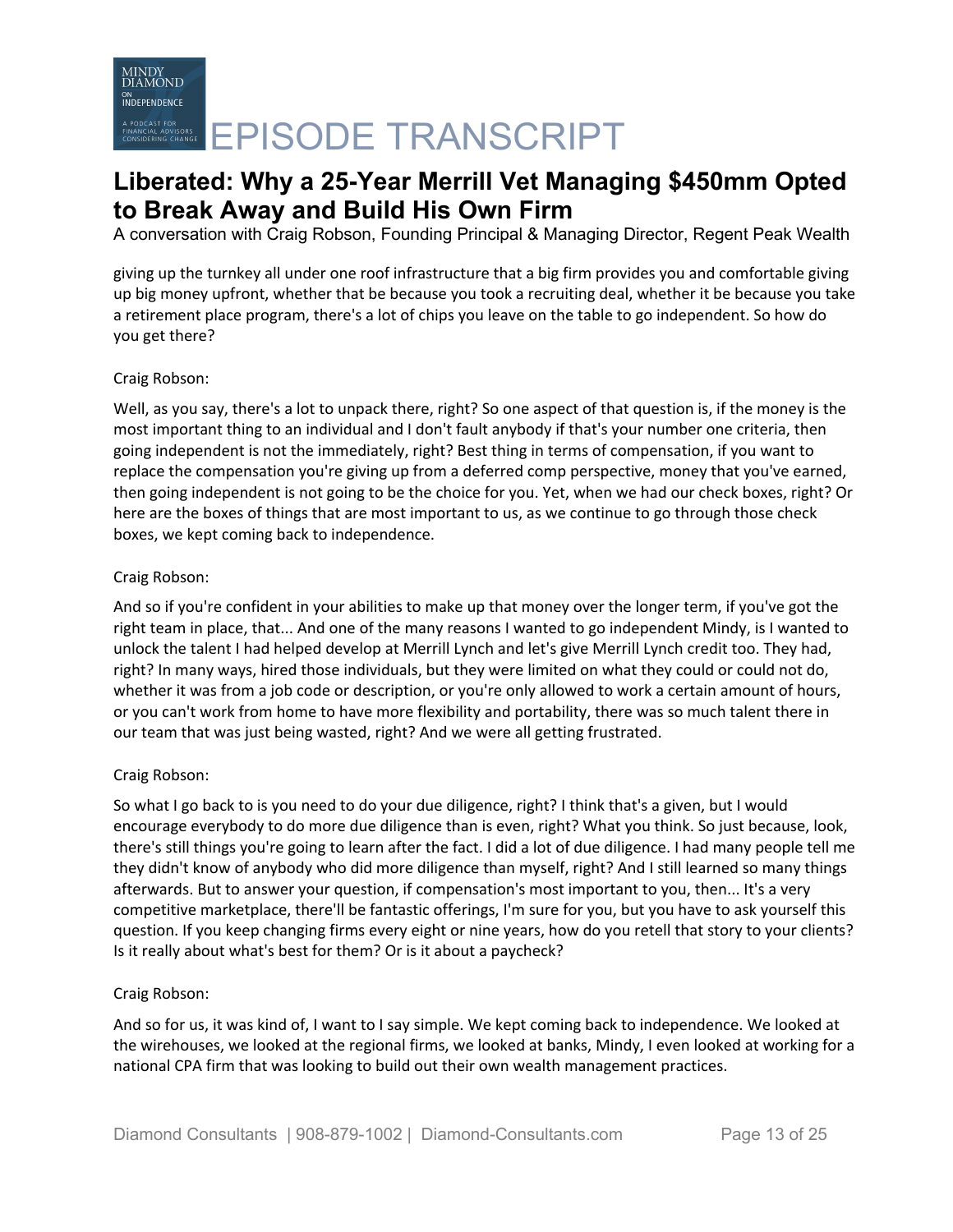A conversation with Craig Robson, Founding Principal & Managing Director, Regent Peak Wealth

Mindy Diamond:

I know you did.

Craig Robson:

Yep. But I kept coming back with your guidance and, right? Your objective guidance and your team's guidance of, "Craig, when I look at everything you've told me, independence checks the most of those boxes."

### Mindy Diamond:

Okay. But how do you reconcile? You say I'm walking away from X amount in unvested for deferred comp and I don't remember what X was for you, but it was a fairly significant number. How many years do you think it takes you to cross over? Where, okay. You're willing to give up a certain amount in the short term in order to build something for the long term. But still in all, how many years do you think it takes before you the same or better income than you were at Merrill and you've got a business that's worth more than it was at Merrill?

#### Craig Robson:

So let me try to almost answer those backwards. So my business is worth more today than it was at Merrill after being independent less than three years ago. My three year anniversary is coming up here in a couple weeks. And if I look at a break even point, I would say from a compensation perspective, pretty close towards... I have not made back all the deferred comp I forgo, but I'm pretty darn close. But now you're kind of in the money, as I like to say, right? Now, it's all upside. And you hear these questions a lot, everybody who is talented gets courted, everybody has a price. That said, we're having so much fun what we're doing. I don't want to sell this firm. I don't want to go work for anybody else. We love what we do. And we have so much more to build and to grow that from a compensation perspective, of course, compensation is important, but it's not everything to me.

# Craig Robson:

So to answer your question, I say, look, for me personally, it was probably three to three and a half year break even point in terms of making up the deferred comp. But let me kind of throw these numbers at you. Look, our profitability grew by 73% last year. Couldn't do that at Merrill Lynch. I mean, that's just not possible.

# Mindy Diamond:

Well, and even if it did, let me interrupt you. Even if your profitability grew, Merrill Lynch benefits from your profitability. You don't benefit from profitability. That's the point.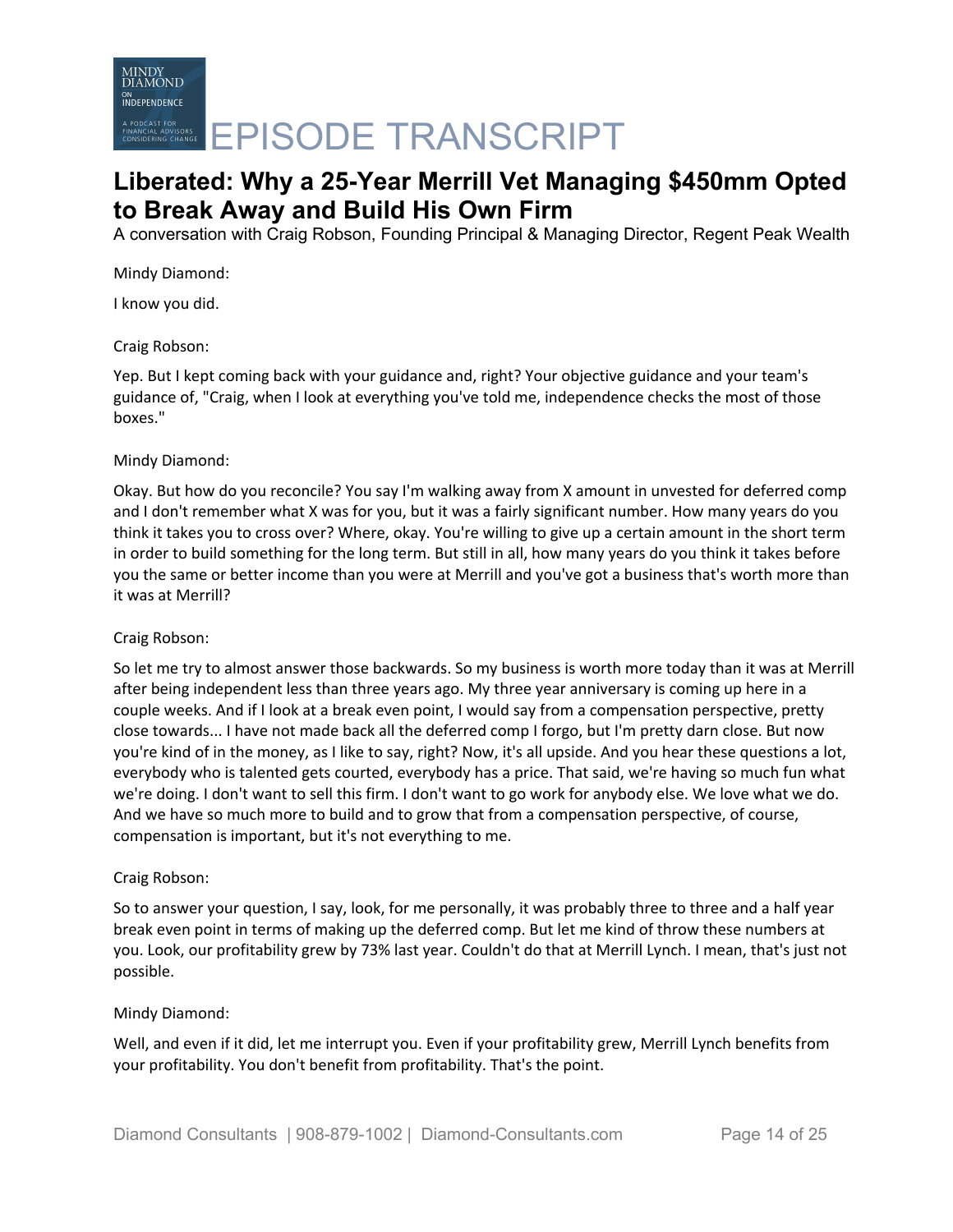

A conversation with Craig Robson, Founding Principal & Managing Director, Regent Peak Wealth

Craig Robson:

You nailed it. You nailed it.

### Mindy Diamond:

So, okay. That profitability grew by 73%, which is extraordinary. And actually one of the questions I wanted to ask you was, you're talking about 18 members and I don't know how many of those you've added since you launched Regent Peak, but the more team members you add, the more of a drag it has on profitability. So how does that work?

### Craig Robson:

So we've added three new team members, Mindy, in just the last 18 months. I was on a call with another individual or individuals who are seeking some diligence to potentially go independent. And they're asking me very similar questions. And they said, "Capacity, what does that look?" I said, "Look, one of the things that even in my diligence, I didn't truly understand or appreciate," there's a better word, "Was that yeah, you're going to have to build out or grow your team differently in the independent space than you would in the wirehouse space." So it's still saying, to give to get, or one step back or two steps forward, right? You have to invest in your business to grow your business, right? So we saw it pretty quickly that we needed to add more talented professionals to allow us to not only serve our existing clients in a more comprehensive way, but all the new clients and new relationships that we were onboarding.

# Craig Robson:

So our revenue grew by 44% last year. So when you have a 44% revenue growth number and a 73% profitability number, it just speaks to the fact that if you keep funding this kind of growth engine, there is just more upside. And so I think the simple answer to your question is, that's our mindset. That's our growth trajectory. If compensation's the most important thing, then okay, that's for you. But if you want to grow this engine to be something bigger, you have to be able to invest back in your business. And I go back to my days at Merrill, like whenever I wanted to hire somebody, there was this dirty little secret.

#### Craig Robson:

Well, the formulaic, which they never share with you, by the way, the formula says you're not there to get a new hire. I'm like, "What does that mean?" Like, well, you need to have this amount in production credits and this amount in AUM. There's always a moving target. And whenever you tried to ask them what the target was, they wouldn't define it for you. It was just no, right? I mean, imagine again, the shackles coming off that, here's how we're going to grow this year, here's the capacity infrastructure we need to allow us to hit those growth numbers. It's pretty exciting.

# Mindy Diamond: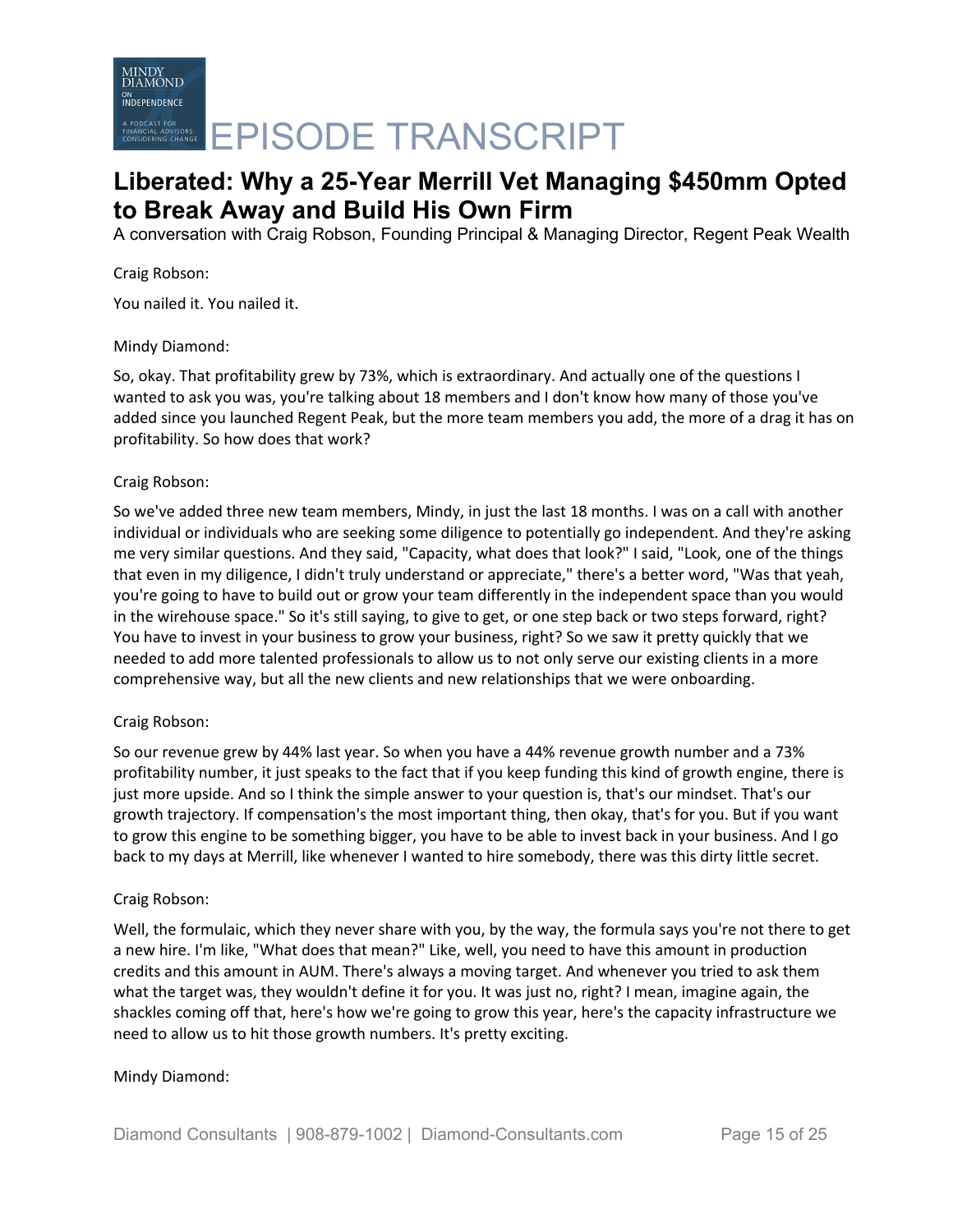# MINDY<br>DIAMOND **INDEPENDENCE** A PODCAST FOR CHARGE **EPISODE TRANSCRIPT**

# **Liberated: Why a 25-Year Merrill Vet Managing \$450mm Opted to Break Away and Build His Own Firm**

A conversation with Craig Robson, Founding Principal & Managing Director, Regent Peak Wealth

For sure. But how do you get profitability increase of 73% when at the same time you added several team members?

# Craig Robson:

Well, look, I mean, one of the beautiful things about being your own business owner is you get to control the costs. I couldn't control the costs in my previous employer outside of, right? What I was compensating other team members, right? But now, every single decision, we get to look at and say is this specific cost center, right? A good value exchange? No different, Mindy, than look, being honest with yourself or myself, right? I have to make sure is Regent Peak providing good value exchange? We're a cost... I hope our clients think of us more than that. But look, we're a cost center and somebody's P&L right? No different in our P&L. Every single P&L we can look at, and if there is an optimal way to reduce costs, I'm very interested in that. I never had those conversations previously. I wasn't privy to those conversations previously.

# Craig Robson:

So to be profitable, you have to bring in more revenues, you have to always be mindful of your bottom line, and be smart in terms of how you're growing your dollars. And that's how you can have profitability numbers like the ones we obtained last year and still add new talent, which allows us to serve our existing and new relationships. We're adding new relationships at a much faster clip, Mindy, than we ever had at Merrill Lynch.

# Mindy Diamond:

Which is amazing. And I think that that's what we hear from a lot of folks. I want to ask you something you also said, you said your business is worth more today than it was at Merrill. And you're only independent three years. How do you figure that? What is that based on in terms of business valuation?

# Craig Robson:

Yeah. So when I was at Merrill Lynch, and look, the only time, and I think we may talk about this. Kudos to you because I remember the day that you called me on, I think it was a Wednesday night, right? I'm not sure if you remember this call as well. And I took your call and I was just... You got me at the right time. I was incredibly frustrated. And my point there is, prior to that conversation, I'm so glad I took your call, the only other time I ever even thought about leaving Merrill Lynch was in 2008. And we all could go back and remember what happened in 2008. But Mindy, from my client's perspective, it wasn't in their best interest, right? The world was just crazy.

# Craig Robson:

Look, Merrill Lynch, and other firms were potentially going out of business, right? Lehman Brothers. I just didn't think it was an appropriate conversation to have with a client that, everything's just unfortunately

Diamond Consultants | 908-879-1002 | Diamond-Consultants.com Page 16 of 25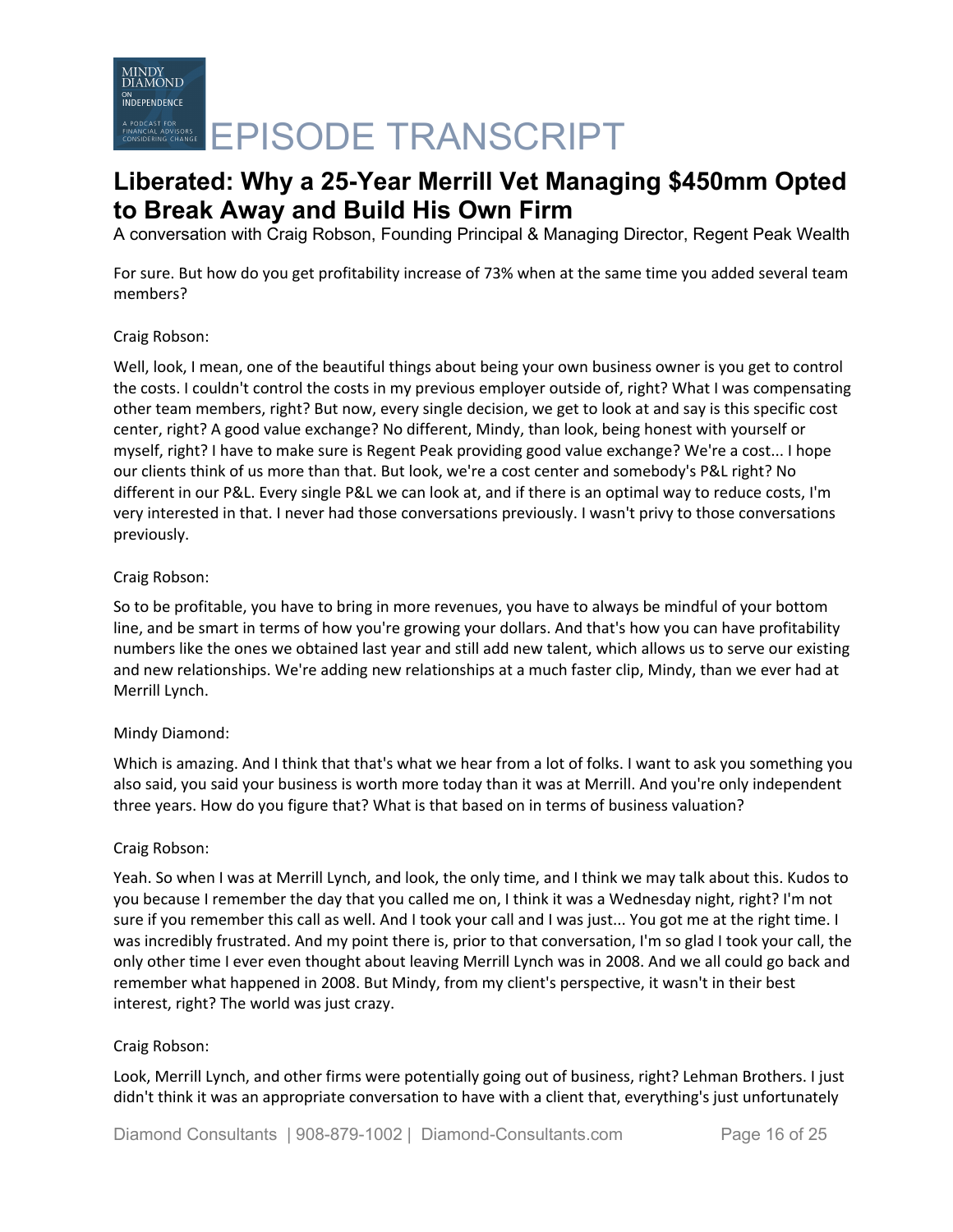A conversation with Craig Robson, Founding Principal & Managing Director, Regent Peak Wealth

dropping in value, right? There's financial Armageddon. And oh, by the way, we resigned and we're moving. And we're going to go through this transition process. I couldn't do that to my clients at that point in time, right? So you move forward. So I didn't really know what my business was worth outside of of course, what my previous employer told me it was worth, right? And so again, we got that optionality, right? When you go... I would say, you should run a bake-off, Mindy, right? When I have business owners tell me that they're thinking about selling their practice, I always say, "Look, well, let's make sure we run the bake-off." And they know that comment's coming, right? Why limit yourself to one of potential, right? Acquire when we want to see what the true value of your practice is worth? And the only way you're going to do that is by professionally shopping it, right?

# Craig Robson:

So to answer your question, the numbers I used, right? When I was going through my due diligence, potentially making a change, which ultimately came into Regent Peak and hearing about how much other firms would compensate me to go to a similar wirehouse type firm was, look, it was flattering, it was bigger numbers that I ever dreamed of when I started 25 years earlier, right? That said, you were still limited in three or four firms basically, kind of competing, right? Now, you have optionality and choice, you have, right? Maybe it's another larger independent advisor firm that's looking to, right? Bolt on a firm here in Atlanta, Georgia, maybe it's that national CPA firm that still hasn't created wealth management division, and now is looking at, guess what? Your cash flows. And I think that's where you come back to, your cash flows in the independent space have much higher multiples than your cash flows in the wirehouse space because nobody's going to see your cash flows in the wirehouse space.

# Mindy Diamond:

And Craig, the difference between getting a recruiting deal, transition package to move from one firm to another is taxed at ordinary income, versus if a comes in and buys Regent Peak, it's taxed at cap gains.

# Craig Robson:

No doubt. And you hear that a lot and you and your team as well as, right? Others that we talk to, certainly, and you should, I can, right? Remind, right? The wire community, and that's a huge number, 37%, right? Versus 23.8. In today's marketplace, I mean, those are big differences. So no doubt. I think it's a combination of all the things we've talked about.

#### Mindy Diamond:

Yeah. The key though is we've both said it, but I think it's worth repeating. The key is having a long term or big picture outlook. If you are really focused on the short term, if it's important to you, you need to make up for unvested deferred comp out of the gate. You need to get paid to monetize your business to a certain degree upfront. Then independence is not going to be for you.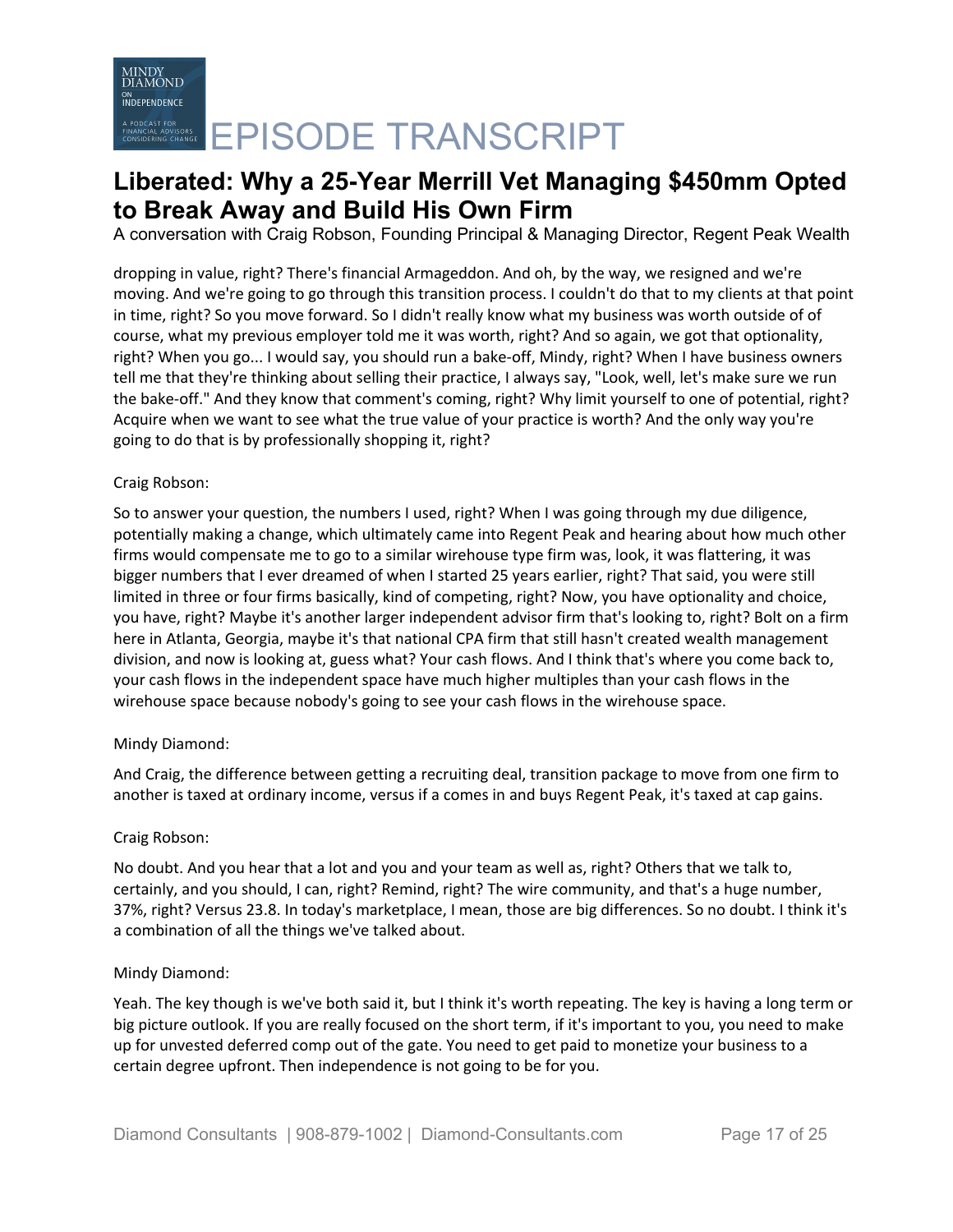A conversation with Craig Robson, Founding Principal & Managing Director, Regent Peak Wealth

# Craig Robson:

Mindy, I remember way back when the first question you asked me is, let's start with the end in mind, right? I think you said that a lot, right? And it was a powerful first question. Like, huh, what is the end in mind? I encourage one to have that long term vision because then you can work backwards. And then all of a sudden that transition money isn't as important. It certainly wasn't as important for me in terms of what we were trying to build longer term.

# Mindy Diamond:

Mm-hmm (affirmative). So let's talk a little bit about your experience leaving Merrill immediately postlaunch, because it's something that's really on a lot of advisor's minds that are considering making a move. So I guess the first question is, how scared were you to break from Merrill?

# Craig Robson:

Mindy, I wouldn't use the word scared. I think I would use the word curious. We knew we did our diligence. And as I already alluded to, you're not going to be able to answer through every question because there's just things... You don't know what you don't know, but we knew we did a really bang up job in terms of diligence. So I felt pretty good about the groundwork. What I wanted to know so badly was how the storybook, how it would end, right? What would the end result be? Would we transition 90%, 40%? Would we be off to the races? Would we have stumbling blocks? Would Merrill sue us? I think mine was like, oh my God, would they find out before we left? Would they sue us? Those are the things that you do an incredible job from a diligence perspective.

# Craig Robson:

And then at some point in time, you just have to make that proverbial leap, right? That risk we talk about. Look, taking risks isn't fun, but if you've done your diligence and you are confident in terms of what's on the other side, I encourage every advisor. If they're thinking about this, do your diligence and then make sure you have everything in place. And then don't look back.

# Mindy Diamond:

And trust the process. Trust that you've done the work and trust it. Okay. What did Merrill do? Did they do anything to incent your clients to stay behind, free fees, we hear, any bad mouthing, what happened postlaunch?

# Craig Robson:

Yeah. I'm laughing now. I wasn't laughing in May 2019 when my friends at Merrill Lynch were... I mean, Mindy, I kid you not, they were whispering on the phone. "Craig, do you know that they're walking around our offices offering free fees to your clients for the first 12 months as long as they say for 12 months?"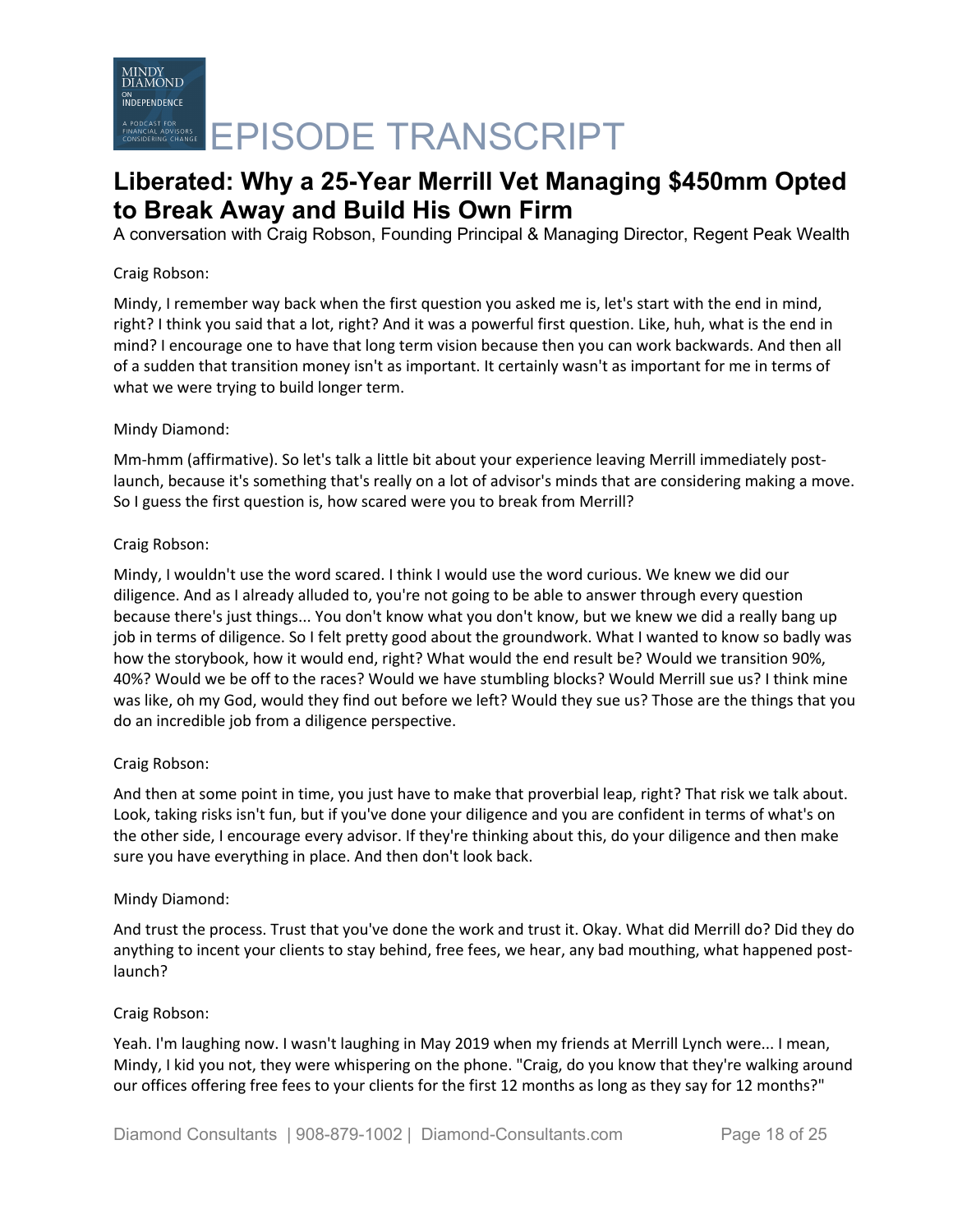A conversation with Craig Robson, Founding Principal & Managing Director, Regent Peak Wealth

Now, Mindy, I had scripted and did a ton of diligence, right? With your firm, with other firms. I thought I had prepared for everything. I was not prepared for that one. There is a good example of be prepared for the unknown. You have to be on your feet real quick. You have to think about that one.

# Craig Robson:

So I had a couple clients, when they said that to me, they said, "Well, what do you think about that?" And my answer very quickly was, "Mr and Mrs. Client, I've been trying to negotiate free fees for you for the past 25 years, they always said no. But now all of a sudden, it's interesting that they're willing to say yes. I wonder why that is." So I just would turn it back on Merrill. And most clients understood that, right? Some clients laugh, some clients said, "Boy, you must really have made them nervous because they're offering me free fees." Or someone would say, "They must be desperate if they're offering me free fees."

### Mindy Diamond:

But did it work? That's actually a smart response. But did any clients buy into it? Were there any dissenting clients?

# Craig Robson:

A few did. Ultimately, you had told me, others had told me look, some of the clients that you think may not come over or are going to take time to come over, come over immediately. And some that you think will be the first to come over, may take a long amount of time or don't come at all. So you have to be prepared for the surprises. You can't take it personal.

# Craig Robson:

So I always go back to those few clients and we can look back now. There's three clients that have not come over that we would've liked to come over. And when I said to them, "Look, if three fees is what's most important to you, I encourage you to stay. We're not going anywhere. We could have that conversation after 12 months. You may find that staying there was the best decision for you, or you may find after 12 months of free fees that, huh? You know what? I really miss working with Regent Peak Wealth Advisors," which at the time was a different name, of course, at Merrill Lynch. So we just put it back on them and we wanted to give them all the information to make an informed decision, look past the incentives, look past the free fees, and look to why are they really doing that? So to answer your question, a few certainly did, and that's okay. To expect 100% come over, I don't think is realistic. Everybody wants that-

#### Mindy Diamond:

Yep. I agree.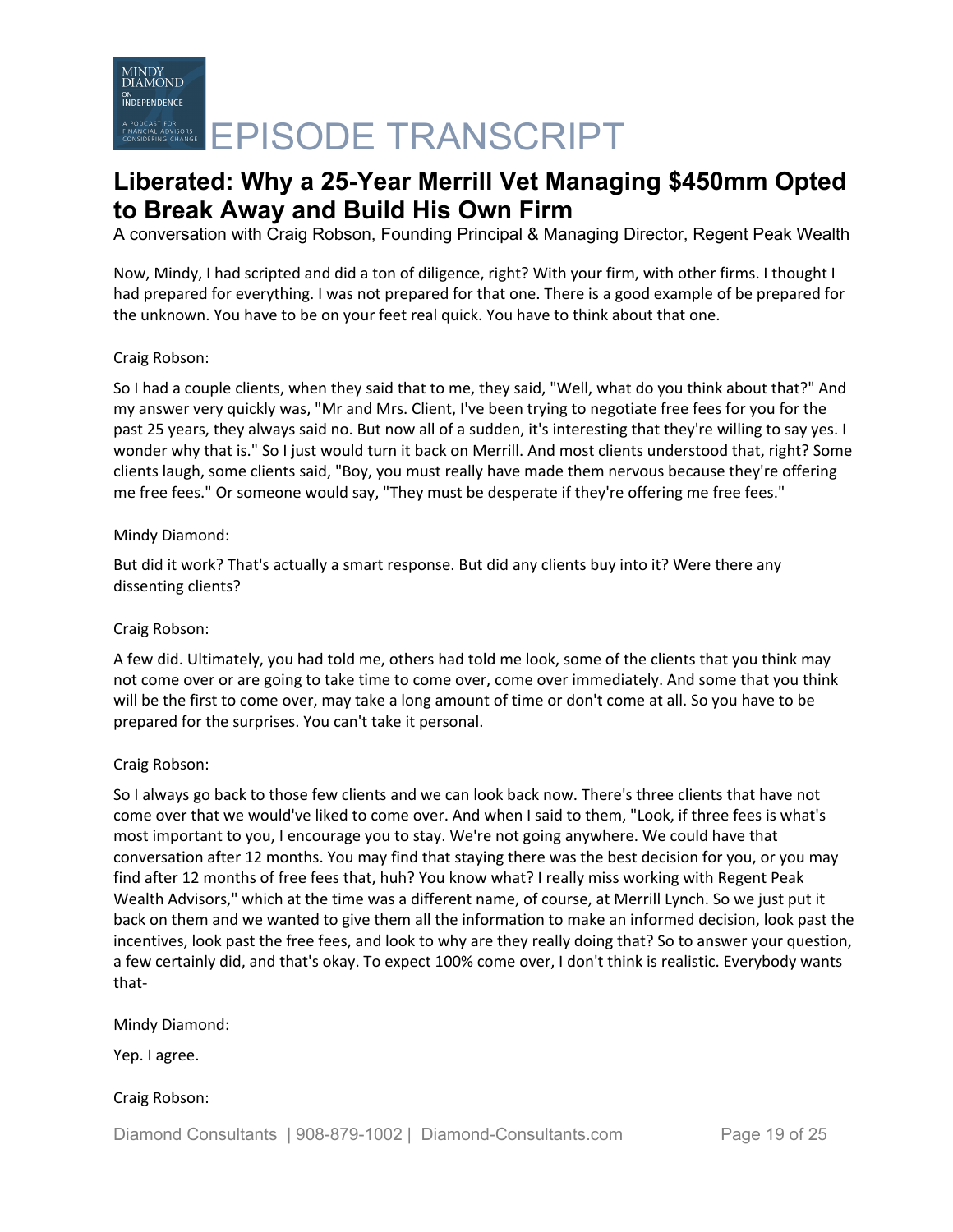# MINDY<br>DIAMOND **INDEPENDENCE** A PODCAST FOR CHARGE **EPISODE TRANSCRIPT**

# **Liberated: Why a 25-Year Merrill Vet Managing \$450mm Opted to Break Away and Build His Own Firm**

A conversation with Craig Robson, Founding Principal & Managing Director, Regent Peak Wealth

We used 80% as kind of the threshold. And we were north of that obviously, but I think 100% is a little disingenuous.

# Mindy Diamond:

Yeah. And that brings up a good point. We tell advisors all the time, you need to be comfortable if you're going to make a move with a certain amount of loss. You need to know what your floor is, in your case 80%. If I bring anything more than 80% of my clients with me, this will have been a good move. If I move less than 80% of my clients, will I consider it a bad move? So you sort of need to play out those examples and know what acceptable loss is. But I agree with you. It's unrealistic to presume that 100% will follow. And in some cases, we've had advisors tell us, "I'm at 110%," at the end of three months or four months. That's possible too. But it's about being prepared for worst case and being pleasantly surprised.

# Craig Robson:

Yeah. If I could add some of that Mindy, in all the analysis that we've done and I know that your team helps us and other advisors do is, don't forget the new relationships you're onboarding, right? That perhaps you couldn't have previously. Look, I've had conversations with what I can call clients that said, "We would've never met because we would not have worked with you if you were within a wirehouse or a big bank. That just goes against our DNA." Right? So don't forget, we were running towards independence. Don't look back, run towards what you're going to. And all the, as you said, the pleasant upsides and the opportunities that you don't know you're missing because you never had those swings at the proverbial baseball bat.

# Mindy Diamond:

Right. But it takes a leap of faith. I mean, the bottom line is not everybody is comfortable taking that leap of faith, trusting that, okay, I'd be okay if I lost three clients or five clients, because I trust that independence or this move will allow me to serve clients better and grow my business bigger over time. Not everybody's comfortable with that. And that's okay too.

# Craig Robson:

The other thing I think that's for your audience, I would share with you, your team will be more passionate about coming to work every day. It's no longer a job as I like to say. When you can define your vision and your team is aligned, you have people that work harder and smarter. And I think that's the key phrase we use a lot. I really feel in my heart, I have the best professionals that work at Regent Peak. And I had them when they were at Merrill, for those that came over, right? All of us came over by the way, right? But they just see the bigger picture now and they see this... I had a team member recently say, "Look I was at Merrill. I viewed it as a job. I told my spouse today I'm never going anywhere." That's incredibly powerful.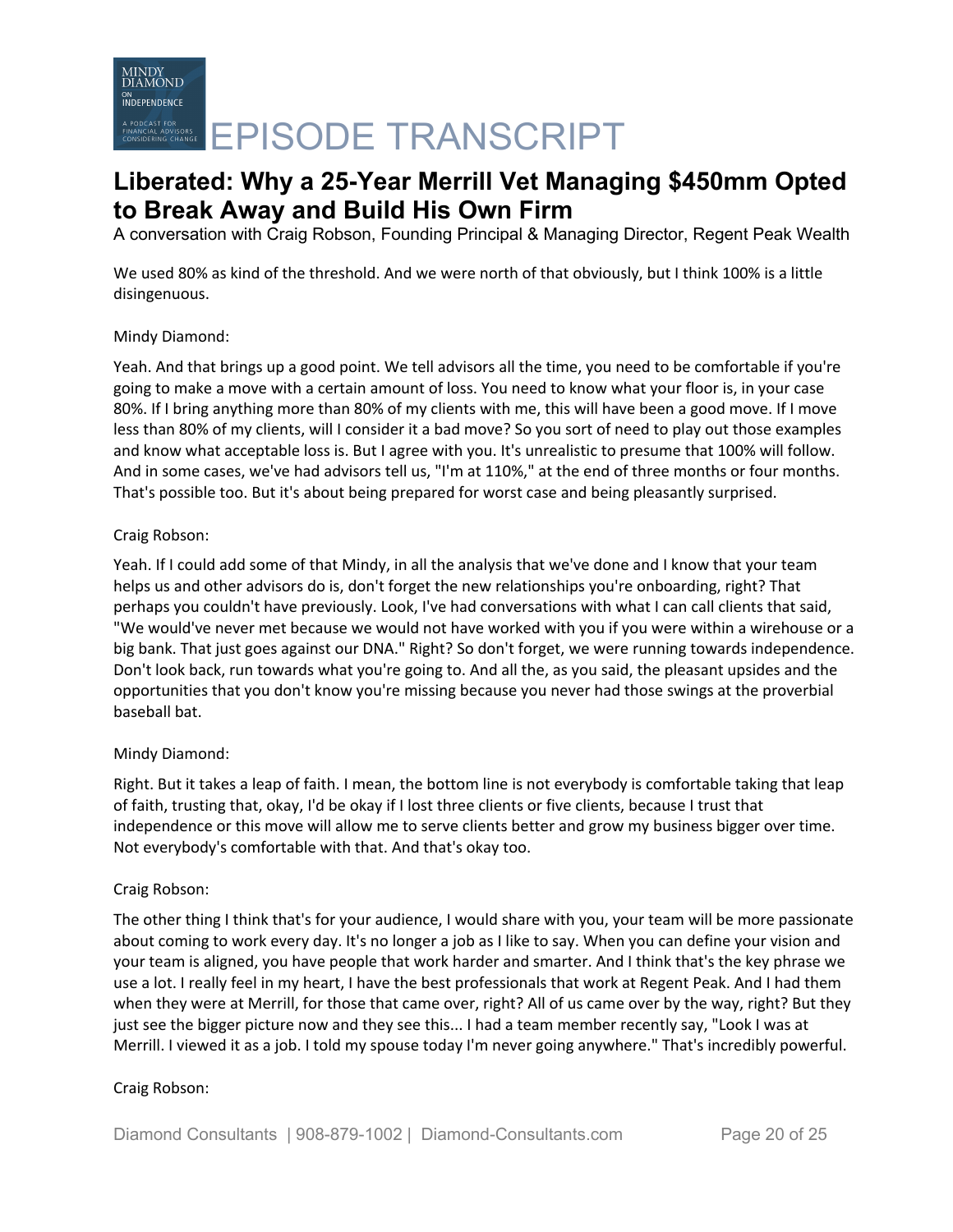A conversation with Craig Robson, Founding Principal & Managing Director, Regent Peak Wealth

So compensation's important, but feeling really valuable about what you do every day is something that you can't put on a number. You can't put that on a W2. And if we touch on this later, I'll speak to it. But one of the big reasons we wanted to leave is to define our own culture, our own values. When I would sit in a conference room at my previous employer and they had these words on the wall, they weren't my words. And I'm talking about, right? Their values. They weren't my words. I didn't help define those. Nobody asked me. And not that those were bad words by the way, but I didn't have a say. Imagine sitting down with your entire team and saying, "We're going to create our own values that we live and breathe every day. And we're not going to put that on our team website. And we're not going to articulate that until we all agree to that." That's incredibly powerful and just provides alignment. You can't see that on your W2 or your 1099.

# Mindy Diamond:

Yeah. But what you're talking about is authenticity. You're talking about empowering those that work for you that never really had much of a voice before to have a seat at the table and feel a part of growing something altogether. And that motivates them to work harder. So that's a wonderful thing.

Craig Robson:

You nailed it.

# Mindy Diamond:

How about, I mean, you're so that they say to you, this doesn't feel like a job, but are you working harder now than you did as an employee at Merrill?

# Craig Robson:

I'll go back to the phrase I used earlier, right? Harder but smarter. So there's no doubt I'm working harder and I'm working more than I did previously. Because look, as a business owner, you know this, you make so many more decisions every single day. And ultimately, when I speak to my peers in the wirehouse and I still speak to them from time to time and I speak to new people that I ask to pick my brain, it's funny Mindy, and you get this a lot. Well, who makes this decision? I'm like, "Well, ultimately I do." After they've asked that question five times they get it, right? Like, okay, we get it. And that's kind of a mind shift for them. So you are working harder because you've got more decisions to make, but it's incredibly empowering, there's the word I would use because the decisions you're making are sound based, are fact based, are values based, and you're doing it because it's not some mandate, not some hidden agenda that nobody will ever tell you, you're doing it because you believe with the diligence that you've done, that it's the right decision.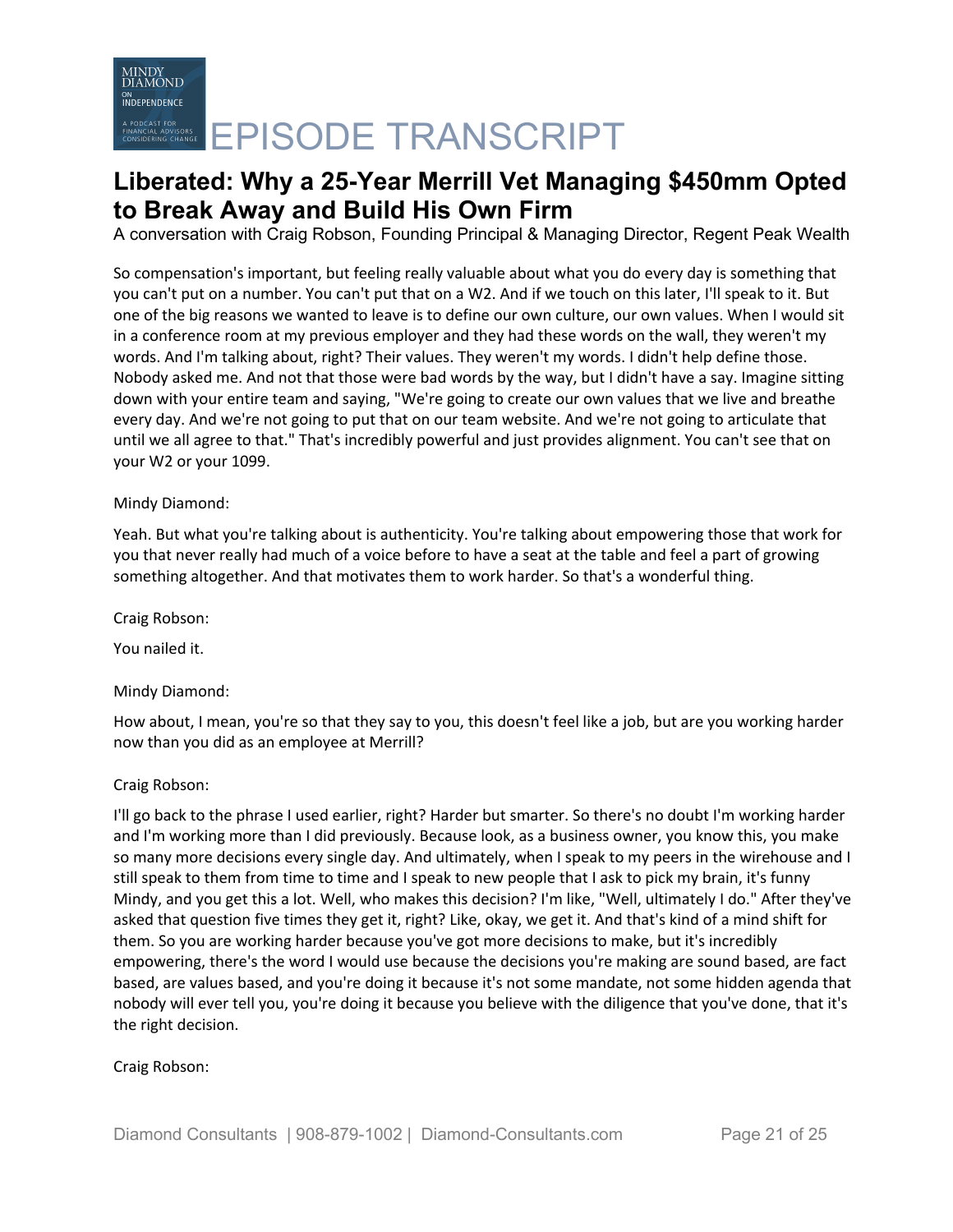A conversation with Craig Robson, Founding Principal & Managing Director, Regent Peak Wealth

And look, we're all going to make mistakes from time to time, but guess what? Being nimble, you can change that, right? And I love being nimble. COVID was a real illuminator for us in terms of the power of independence. I mean, just imagine back in our office, if it was appropriate for every team member, we gave them that latitude to come back when you were ready, but we were back within three months. And I still have friends at my previous employer that aren't back in their office and don't know when they'll go back. So if you think about that mindset, it's a mindset shift.

# Mindy Diamond:

Yep. I agree with that. It is a mindset shift. As, just thinking, as you're talking, something popped into my mind. I remember having a conversation with you, Craig, maybe it was a month or two after you had launched Regent Peak. And you asked me about my ability to communicate on LinkedIn, to write articles, to share point of view. You were taken by that because Merrill was so restrictive in what you were able to say, how you were able to present yourself to the world. So how has that changed for you about your ability to market and brand yourself? What are some things you're doing in terms of creative communication now?

# Craig Robson:

Well, Mindy, I'm going to sound like a broken record, right? Here comes the kudos to you. Because for those out there who happen to follow me on LinkedIn, whether it's our clients or prospective clients or relationships partners, Craig's Corner was really created from a conversation you and I had. And you professionally challenged me to say, "Look, Craig, one of the things we talked about is this ability to create your own content to, obviously within the legal parameters, within the compliance perspective, put something out there, which you could never do previously." So how I'd answer that question is, one of the main reasons I specifically wanted to go independent was to have a voice. Any time I did anything on LinkedIn at my previous employer, it was cookie cutter and it was, right? It was one of three pre-defined messages that every advisor could choose from. How personal is that?

# Craig Robson:

Now, I have the ability to create content and message and socialize, right? What we think is most important in so many different ways, right? Whether it's on LinkedIn, whether it's videos, whether it's traditionally through email, whether it's through Facebook and Twitter, all those things. It's so empowering. So one of the important decisions, Mindy, we got right, of course, after a great conversation with you was we decide to hire a local marketing firm to help us. Look, you can't do all these things on your own. Look, Merrill Lynch has a marketing firm as well, right? I mean, I have these things I want to say, but I want to make sure that it's coming across succinctly and it's professional and it looks good and it's, right? It resonates. And so again, going through those processes, we have now a partner that we love working with.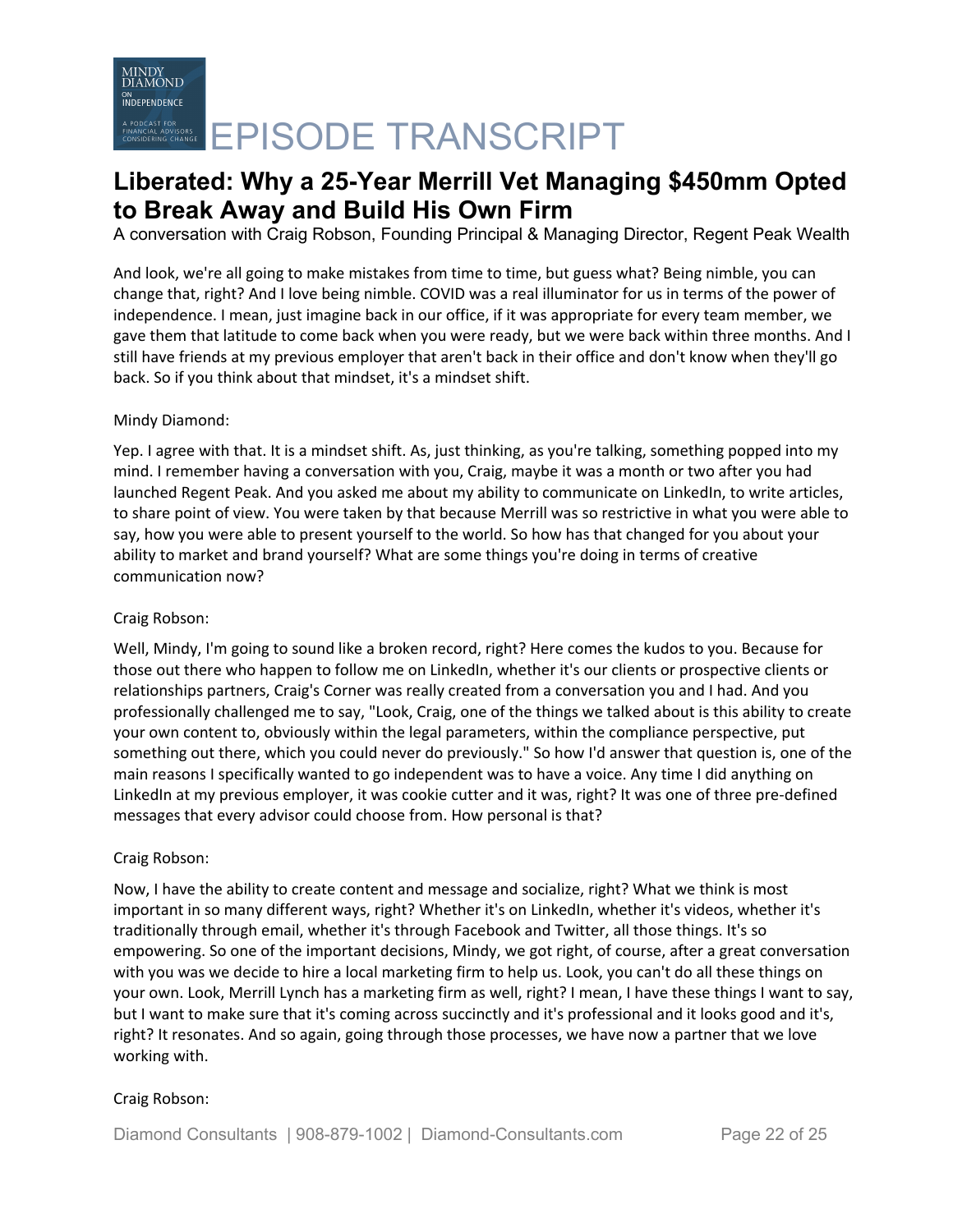A conversation with Craig Robson, Founding Principal & Managing Director, Regent Peak Wealth

And so behind the scenes, they're doing all that incredible work that allows us to produce the type of content we do. And the key thing there, Mindy, from my perspective is it's not who creates the most amount of content, it's got to be relevant, right? It's got to be important because otherwise, it's content overload and people will tune you out per se. And last thing I'll just say is, look, you may remember this, the first correspondence our clients received when I resigned on May 3rd, 2019 was a three minute video that I created in my home saying, "Look, we're resigning. And here's how our new firm will be better for our clients." That should have been an early indication that the proverbial shackles were coming off and we are doing things different.

# Mindy Diamond:

Yeah. Look, you're talking to somebody that loves to write. And personally, I write 100% of the articles I author. I write 100% of the questions that I'm asking you now. I mean, and it's authentic. It feels good. Like, it wouldn't feel good to me to be speaking somebody else's words. So I appreciate that completely and kudos to you. There're probably a million more questions I could ask you, but in the interest of time, I want to ask you one final one, Craig. So what do you think you have planned for the future of Regent Peak, whether it be five years from now or your ultimate end game when you are going to decide to retire or sell the business?

# Craig Robson:

Mindy, that's a fun question to kind of think about. My projections are typically three years out. And the example would give you is COVID. You could have these fantastic projections and all of a sudden something that you couldn't see just changed everything. And you have to be able to course correct or pivot, right? Very quickly. So I don't have 20 year projections because I just feel that's too far out. That's a personal decision I've made. But what I'll tell you is this is we are in a growth trajectory mode. My north star vision for this firm and my team knows this, is that we want to be the premier RIA in Atlanta in five years. And premier doesn't necessarily have to mean the biggest, it doesn't have to be the most AUM, you and I talked about that. A fair amount of our revenues are generated from a consulting fee that has nothing to do with AUM.

# Craig Robson:

But when I mean premier, we want to be competing for clients with the other premier firms in town. We want to be competing for talent with those same firms, and we're already making inroads, right? And I know that because we're winning business against some of those firms, we've brought in a couple professionals that used to work at those firms. So we've got a lot more work to do. So I think my answer is, look, we're having so much fun, I have no desire to sell. I'm the old man at 52 in this firm and our team is really excited about the future. And we're just going to take it three years at a time as I like to say.

# Mindy Diamond: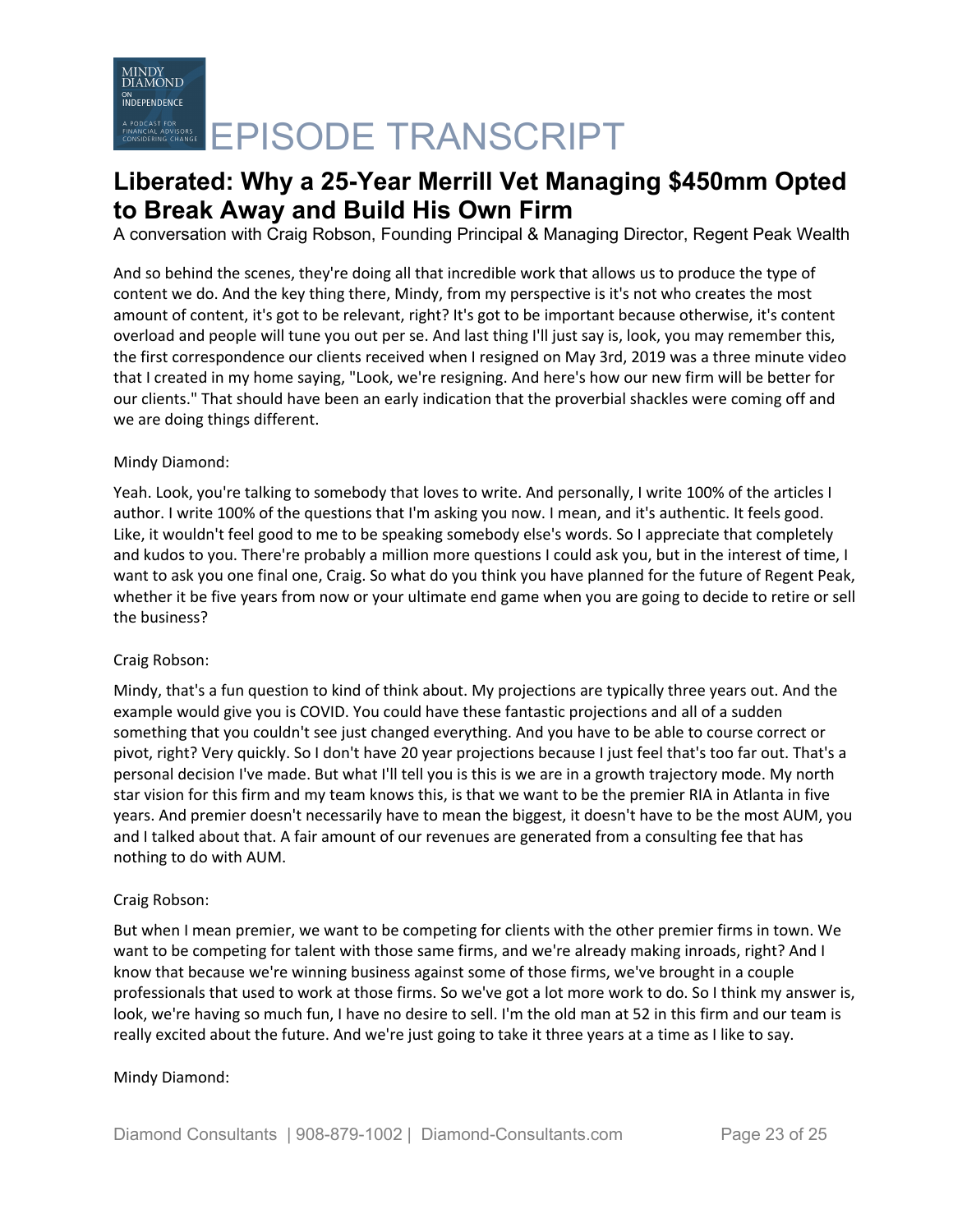A conversation with Craig Robson, Founding Principal & Managing Director, Regent Peak Wealth

I love it. Craig, this has been such a treat for me for a couple of reasons. Your story is exciting. Two, it's like with my children, watching a child grow, we had the privilege of representing you and helping you to launch Regent Peak. And so now to hear how successful it is and how much you've grown is just incredibly wonderful for me. And I can hear your enthusiasm and excitement is palpable and contagious. And so I'm so really, truly humbled and grateful that you're willing to share this story with me.

# Craig Robson:

Well, again, Mindy, thank you. Like I said, your call was one of those calls you always look back in your professional journey and say, "I'm super glad I took that call." And it's great to kind of connect with you again. And just for those out there, my advice, please, whether it's Diamond Consultants or other firms have some objective voices helping you think through your decision, because it's the best advice I could give you.

Mindy Diamond:

Thanks, Craig. Again, it's been a real pleasure.

Craig Robson:

Be well, thank you.

Mindy Diamond:

We talk a lot about defining moments for advisors, and one that Craig shared was the realization that the words on the conference room while at Merrill represented Merrill's vision and values, not his own. As an independent business owner, Craig and his team have created their own culture and their own words to live by. And there's incredible power in the ability to achieve that congruency. I thank you for listening and I encourage you to visit our website diamond-consultants.com and click on the tools and resources link for valuable content. You'll also find a link to subscribe for regular updates to the series. And if you're not a recipient of our weekly email, Perspectives for Advisors, click on the articles link to browse recent topics. These written pieces are an ideal way to stay informed about what's going on in the wealth management space without expending the energy that full on exploration requires. Feel free to email or call me if you have specific questions. I can be reached by cell at 973-476-8578 or by email at mdiamond@diamondconsultants.com.

# Mindy Diamond:

Please note that all requests are handled with complete discretion and confidentiality. And keep in mind that our services are available without cost to the advisor. You can see our website for more information. And again, if you enjoyed this episode, feel free to share it with a colleague who might benefit from its content. And if you're listening on the Apple Podcast app, I'd be grateful if you gave it a star rating and